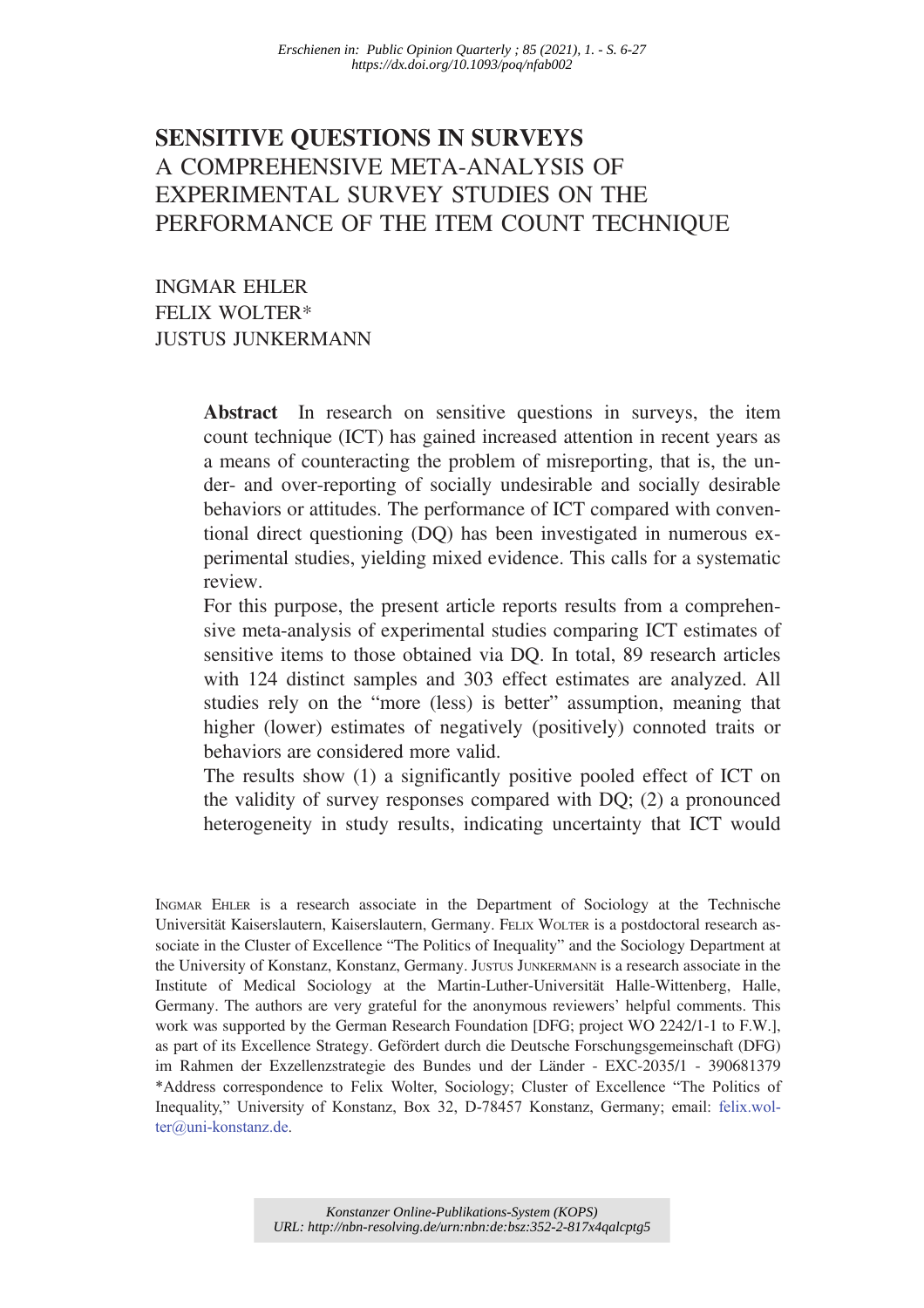work as intended in future studies; and (3) as meta-regression models indicate, the design and characteristics of studies, items, and ICT procedures affect the success of ICT. There is no evidence for an overestimation of the effect due to publication bias.

Our conclusions are that ICT is generally a viable method for measuring sensitive topics in survey studies, but its reliability has to be improved to ensure a more stable performance.

## Introduction

Sensitive questions in surveys, such as those on substance abuse, delinquency, voting, or xenophobia, pose several problems. For one, survey respondents, due to feelings of embarrassment or fear of sanctions, might refuse to answer such questions at all. Moreover, if they do answer, their survey responses are often distorted. Numerous studies dating back to the very beginning of modern survey research (e.g., Hyman 1944) have shown that respondents tend to under-report socially undesirable behaviors, attitudes, or traits (such as stealing or driving under the influence) and to over-report socially desirable ones (such as green behavior or voter turnout). This leads to invalid data and biased estimates in statistical analyses (Tourangeau and Yan 2007; Lensvelt-Mulders 2008; Krumpal 2013).

To cope with these problems, several propositions have been made by survey methodologists on how to best "ask the embarrassing question" (Barton 1958). Conventional questioning and design techniques include "forgiving wording," filtering techniques, anonymity assurances, and the sealed envelope technique (Perry 1979). More sophisticated methods use statistical random noise added to the data to conceal the respondents' answers and thus enhance anonymity. Among them are the randomized response technique (RRT; Warner 1965; Fox and Tracy 1986), the crosswise model (CM; Yu, Tian, and Tang 2008), and the item count technique (ICT), also known as the list experiment or unmatched count technique (Raghavarao and Federer 1979; Droitcour et al. 1991). While RRT and CM use a randomization device administered by the survey respondent or combinations of unrelated survey questions with known aggregate prevalence (such as month of birth), ICT makes use of lists of items. These item lists are answered en bloc by the respondents, avoiding disclosure of the answer to the sensitive item in the list.

It has not been definitively established, however, whether any of these techniques actually fulfill their purpose, namely to mitigate or even eliminate misreporting on sensitive questions. In the literature, two types of studies address this issue: external validation studies and comparative studies based on the "more is better" assumption. The former ones use external data with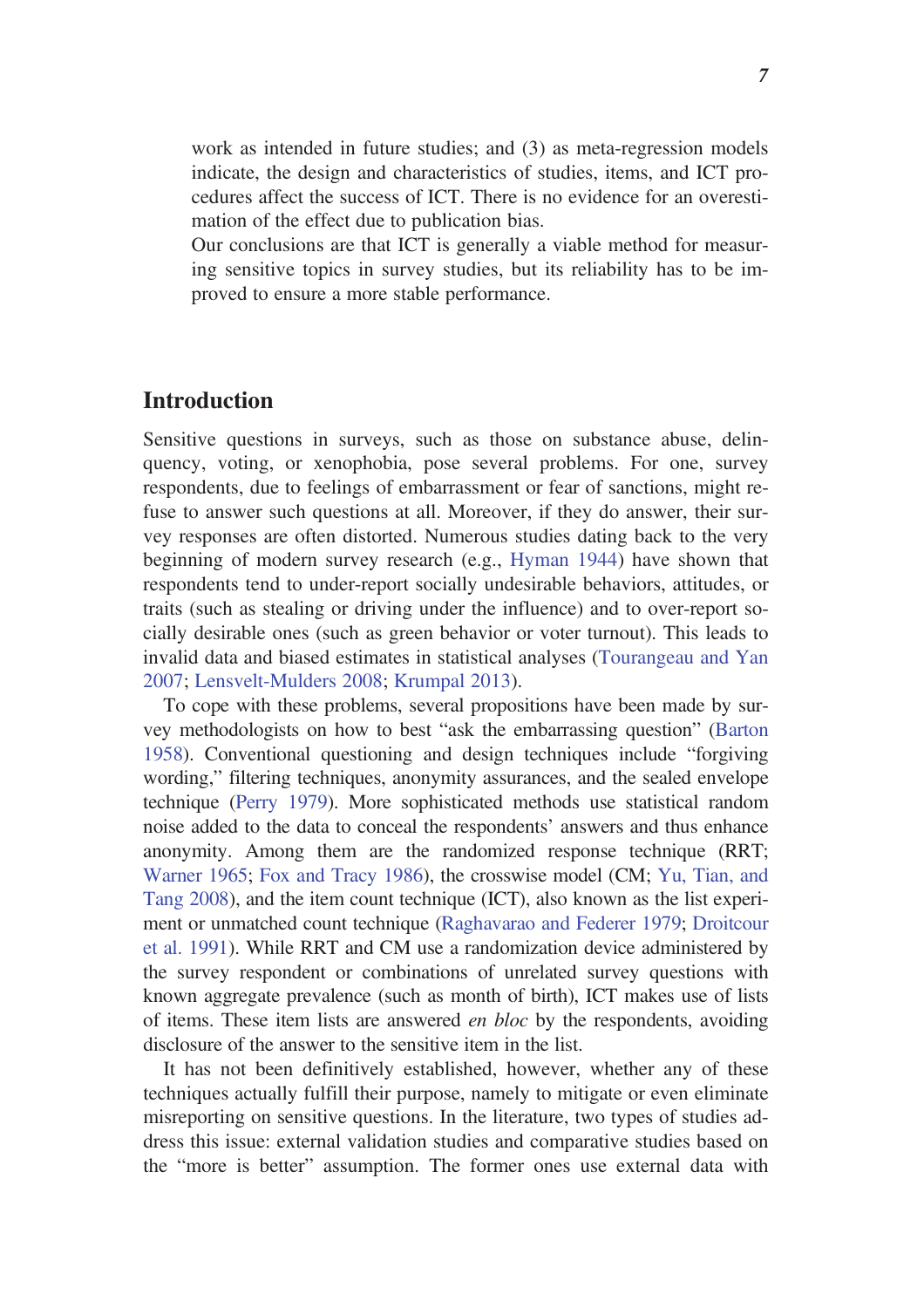known true values of the sensitive traits and compare these with survey estimates using RRT, CM, or ICT. Naturally, such studies are very rare because external validation samples and data are difficult to acquire. "More is better" studies carry out survey experiments and compare estimates gathered via RRT, CM, or ICT with those obtained using conventional direct questioning (DQ). If estimates of negatively connoted behaviors or attitudes are higher, they are considered more valid (and, vice versa, "less is better" for positively connoted behaviors where over-reporting is expected). The advantage of the "more is better" approach is that studies can easily be conducted. However, even higher or lower estimates, compared with DQ, can still deviate from the—unknown—true value.

The following article concentrates on comparative ("more is better") experimental studies that evaluate the performance of ICT compared with  $DO<sup>1</sup>$ . Numerous studies have been conducted in this regard and their evidence is mixed. In a 2014 literature review, Wolter and Laier (2014, p. 157) list eight studies with significant findings in favor of ICT, nine studies with mixed evidence, two studies finding no differences between ICT and DQ, and even two studies finding negative effects of ICT on data validity. This heterogeneity within the literature calls for a meta-analysis in which all relevant published studies are summarized and investigated with respect to an overall ICT effect on data validity, heterogeneity of the findings among studies, and publication bias, while also taking into account study or design characteristics as an explanation for this heterogeneity using meta-regression models. As opposed to RRT, for which an older meta-study exists (Lensvelt-Mulders et al. 2005), no such study examining all four aforementioned aspects has been published regarding ICT. Preliminary research in this regard, however, has already been conducted. Tourangeau and Yan (2007) report results from a small-scale metaanalysis encompassing seven studies and find no significant ICT effect. Blair, Coppock, and Moor (2020) report a meta-analysis of 264 ICT–DQ comparisons and find a significant overall effect of ICT. However, the authors only concentrate on studies from the political science literature; they only report descriptive results of the effect sizes without accounting for the clustering in samples and articles; they do not investigate publication bias; and they do not conduct meta-regressions (see also the discussion section and the Supplementary Material for a detailed methodological comparison).

In what follows, we aim to present a comprehensive meta-analysis of all experimental studies that investigate the performance of ICT compared with DQ. The next section will briefly recapitulate and sum up the principles of

<sup>1.</sup> There are, to our knowledge, two external validation studies regarding ICT (Comsa and Postelnicu 2013; Rosenfeld, Imai, and Shapiro 2015). Both studies find differences between DQ and ICT that favor the latter, but the ICT estimates are still off the mark compared with the known true prevalence.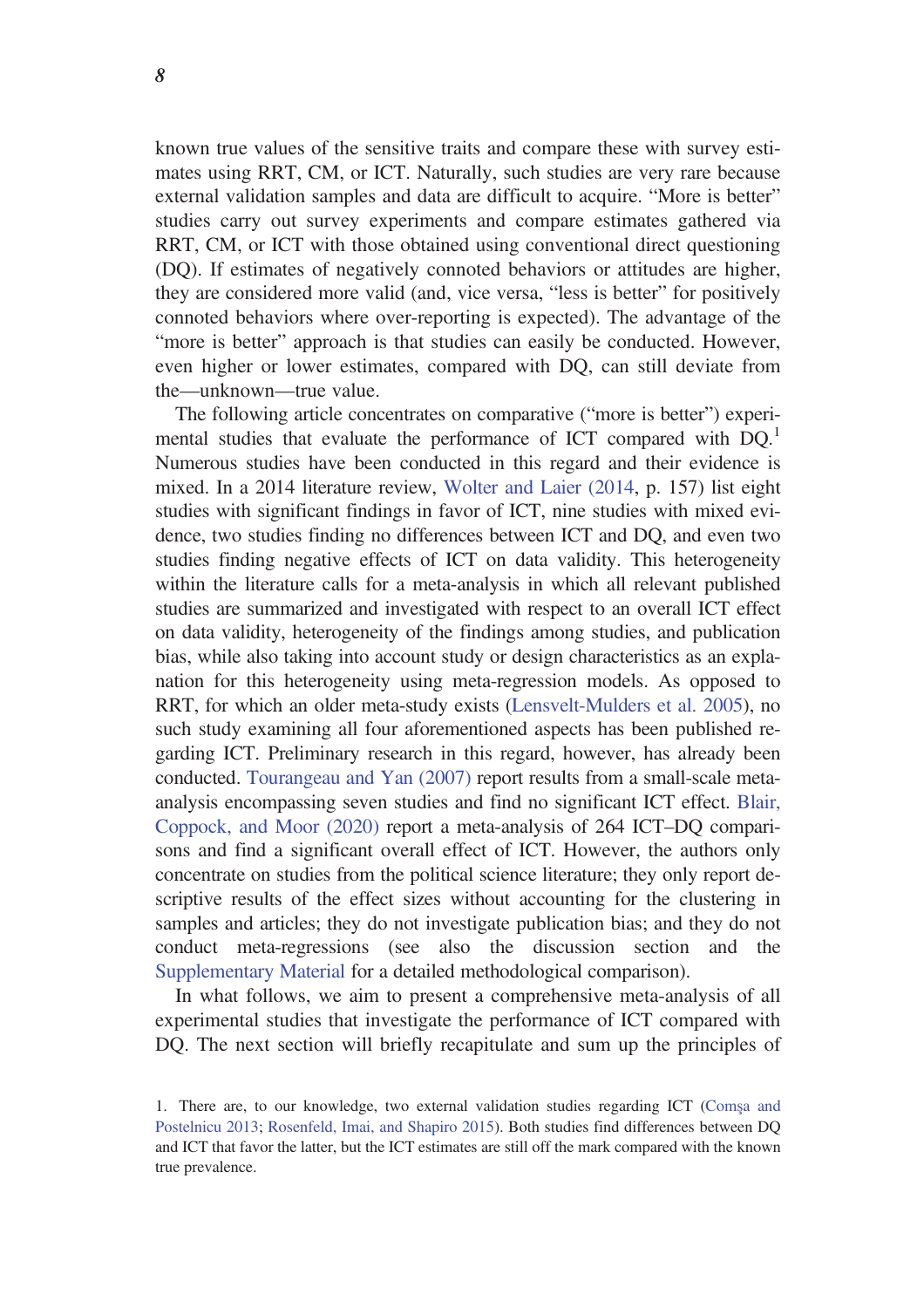ICT and its most important variants. Afterward, we present the design and methods of the meta-analysis, namely the data collection and preparation, the effect size measure and other variables, and the statistical methods. The subsequent section of the article presents the results, followed by a discussion in the final section.

### The Item Count Technique (ICT)

To our knowledge, the basic idea of ICT was first proposed by Smith, Federer, and Raghavarao (1974) and Raghavarao and Federer (1979) under the term "block total response," though this remained more or less unnoticed by the research community. It was presented again by Miller (1984) and Droitcour et al. (1991). Recently, ICT has gained much attention in research on sensitive questions. The ICT procedure splits the sample into two experimental groups—the short list group (SL) and the long list group (LL). In the SL group, k binary "yes-no" items (non-key or filler items) are presented to the respondent; in the LL group the same k questions are administered in addition to the sensitive question of interest. Respondents are asked not to answer the questions individually but instead to indicate the sum of "yes" answers to the whole list. Hence, the individual answer to the sensitive item remains anonymous (as long as no floor or ceiling effects are observed, as clarified below). For example, Holbrook and Krosnick (2010, p. 47) asked survey respondents: "Here is a list of four things that some people have done and some people have not. Please listen to them and then tell me HOW MANY of them you have done [...]: Owned a gun; given money to a charitable organization; gone to see a movie in a theater; written a letter to the editor of a newspaper [. . .]." In the LL group, the sensitive item "voted in the Presidential election held on November 7, 2000" was added to the list.

Due to the fact that the SL and LL subsamples are randomly split, the answers to the non-key items are theoretically distributed equally in both groups; a simple estimator of the prevalence of the sensitive item  $\hat{\pi}_{ICT}$  can thus be calculated by subtracting the mean of the short list  $\bar{x}_{SL}$  from the mean of the long list  $\bar{x}_{LL}$  (see, for example, Blair and Imai 2012 for a discussion of other estimators). The standard error is the square root of the sampling variances of the list means (formulae 1 and 2).

$$
\widehat{\pi}_{ICT} = \overline{x}_{LL} - \overline{x}_{SL} \tag{1}
$$

$$
SE(\widehat{\pi}_{ICT}) = \sqrt{Var(\overline{x}_{SL}) + Var(\overline{x}_{LL})}
$$
\n(2)

While it is often argued that the ICT procedure is straightforward for survey respondents to understand and easily operable (especially compared with the more complex RRT), it comes with two drawbacks. First, ICT estimates,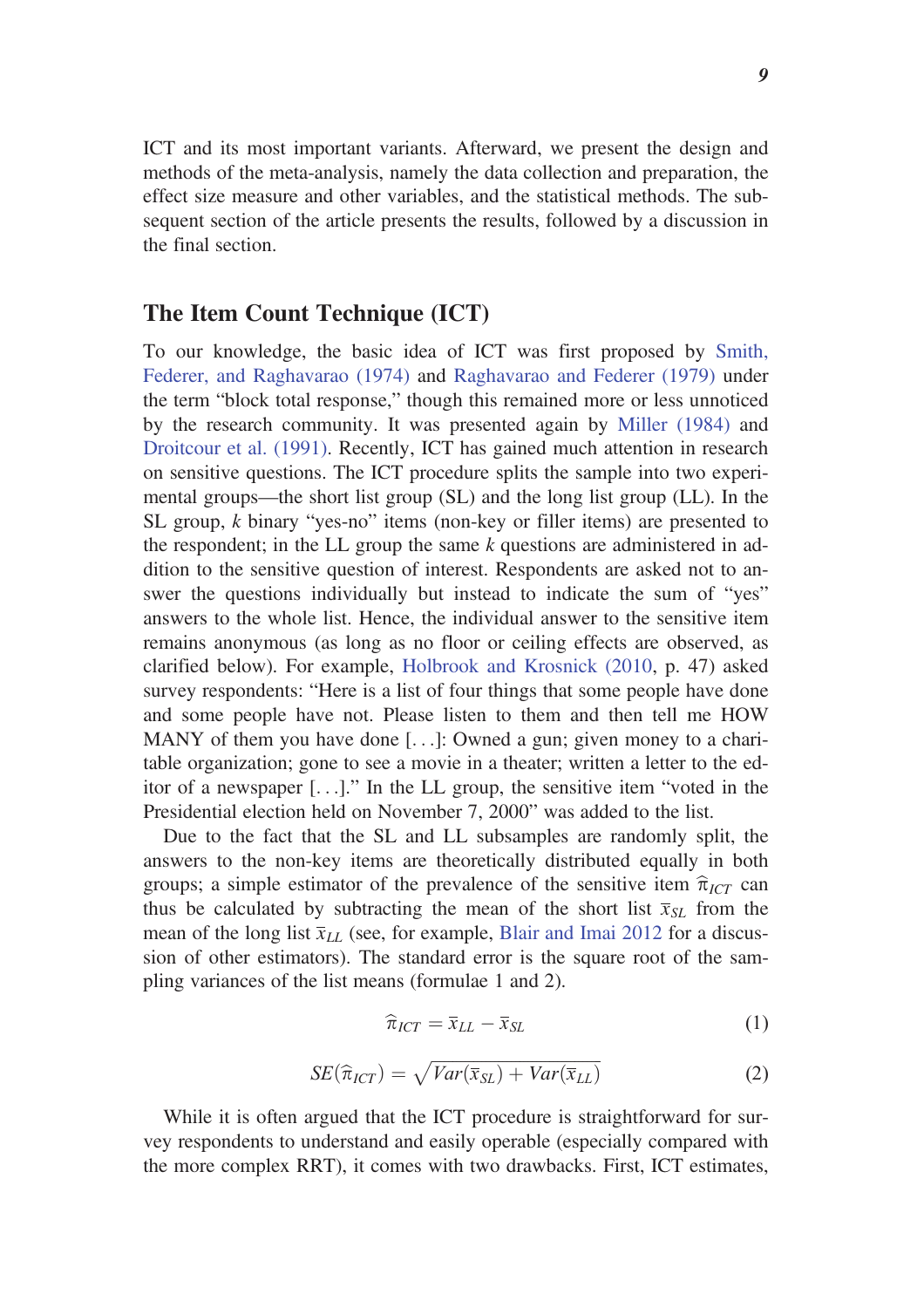due to the statistical noise added by the non-key items, suffer from large standard errors and thus require large sample sizes. Second, the logic of ICT only works if respondents do not deny or confirm all items in the list, in which case the (negative or positive, respectively) answer to the sensitive item is disclosed. Such floor or ceiling effects (Blair and Imai 2012) should be avoided by carefully selecting the non-key items, for example by combining items with high and low prevalence or including negatively correlated items (Glynn 2013).

There are multiple variants of the classic ICT design described above. The double-list design (Droitcour et al. 1991; Coutts and Jann 2011) includes a different SL question block in the LL group and vice versa, which doubles the statistical power. The person count technique (PCT; Grant, Moon, and Gleason 2014; Wolter 2019) uses the acquaintances of the respondent as non-key items instead of actual questions; in the LL group, the respondent himself is added to the list. An example for a PCT LL would be: "Please think of three acquaintances of yours, who you know well and who are not similar to each other. How many of these persons, including yourself, have taken cocaine at least once?" The PCT procedure shortens the time required for each sensitive item compared with the classic ICT design and permits asking several sensitive items consecutively without the need to introduce new item lists for each new sensitive question. Studies using the PCT variant of ICT are included in the meta-analysis. Other design variants, such as the item sum technique (IST; Trappmann et al. 2014) or the person sum technique (PST; Junkermann 2020), enable the researcher to obtain quantitative estimates for sensitive questions, such as hours of undeclared work. Studies using IST or PST, however, were not included in our meta-analysis, since quantitative measures and binary prevalence estimates are not directly comparable.

## Design and Methods of the Meta-Analysis

#### DATA COLLECTION AND DATA STRUCTURE

Our aim was to include all published experimental studies comparing ICT (including PCT) to DQ in a sensitive question setting. We therefore combined a systematic literature search with a snowball approach to also identify gray literature or unpublished studies. Before compiling the studies, the following selection criteria for eligible studies were defined: (1) ICT was used; (2) a DQ–ICT comparison was conducted for identical survey questions; (3) the items were sensitive in some way—that is, the aim of the study had to be testing ICT versus DQ in a sensitive question or social desirability context and not for other purposes; and (4) the standard errors of the difference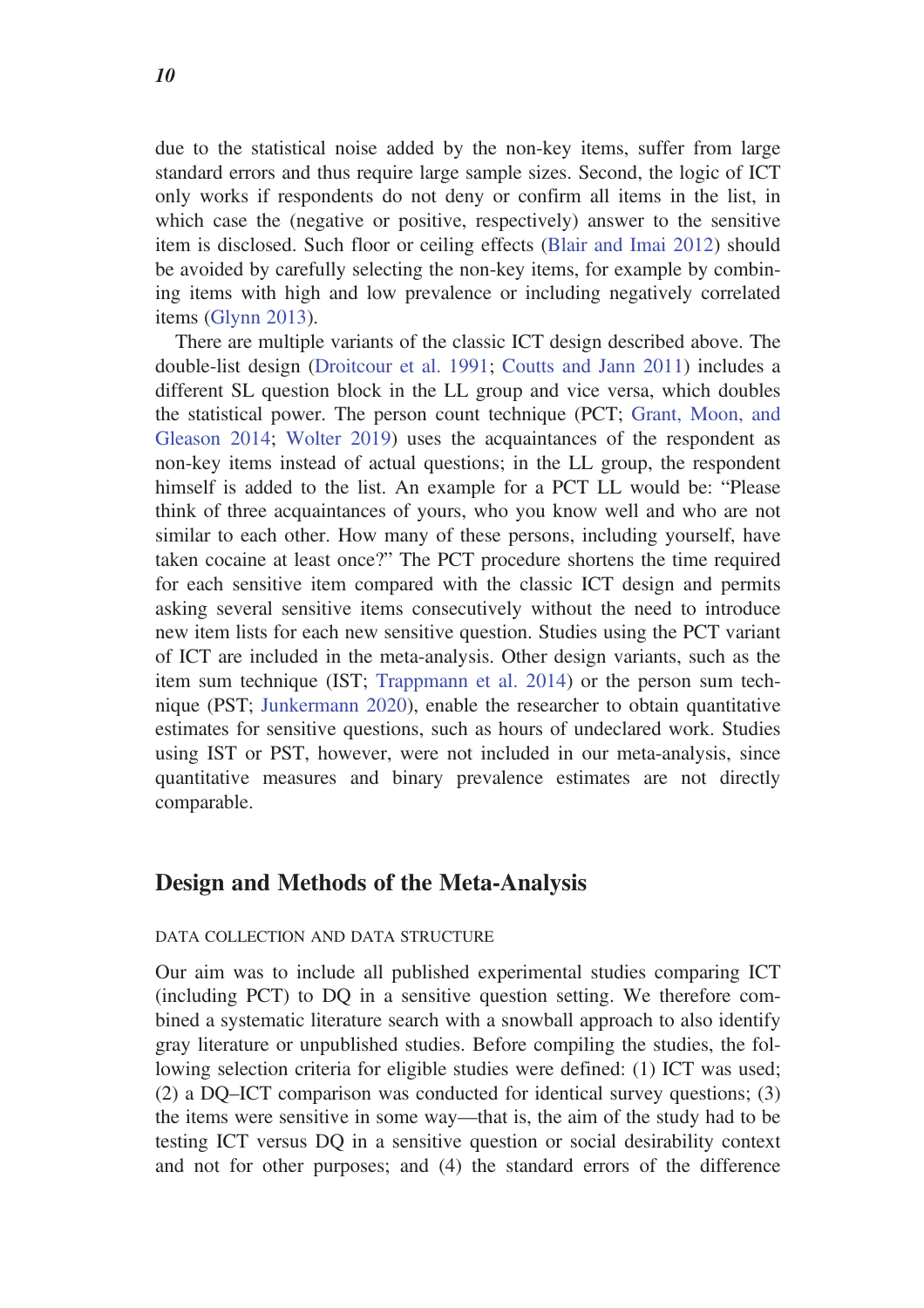

Figure 1. Data collection procedure. "Severe methodical flaws" means a deficient internal validity of the experimental design, e.g., by nonrandom and selective allocation to groups or a confounded experimental stimulus.

between DQ and ICT estimates were reported or calculable from the published results.

The data collection procedure is summarized in figure 1. We searched for literature using the search engines Web of Science, JSTOR, and Google Scholar with predefined search strings (see the Supplementary Material). After this systematic search, we reviewed the bibliographies of the results and found 50 additional studies not captured in our initial search and included one unpublished PCT study known to us. We contacted the authors of the studies for which we could not compute the standard errors and requested the required information. However, we did not get a reply from all contacted authors, and some studies dropped out for this reason. The literature search was finished on November 14, 2018; one study from early 2019 was added afterward.

The final database for the meta-analysis consists of 89 research articles, reporting the results from 124 distinct samples and containing 303 effect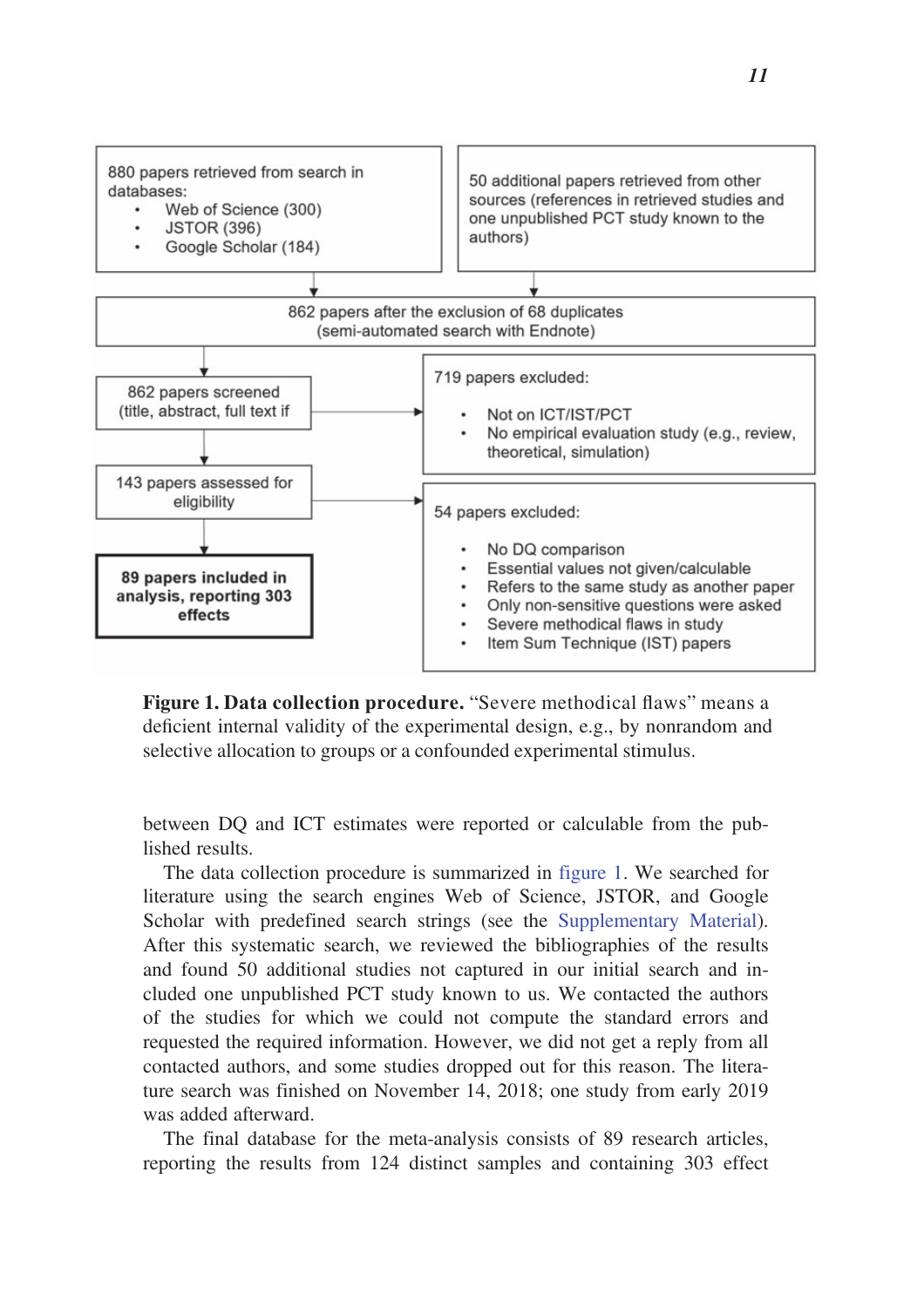estimates in total. This results in a nested structure of the data; a single article or publication may report results from one or more different samples or studies, which themselves may contain one or several items/DQ–ICT comparisons. This clustering will be taken into account during the statistical analysis.

#### EFFECT SIZE MEASURE AND STANDARD ERRORS

The effect size measure used in the meta-analysis is the raw mean difference between the ICT prevalence estimate and the DO prevalence estimate,  $\Delta \mu$ . Of course,  $\Delta \mu$  has to be adjusted according to the direction of response bias for every item (over-reporting versus under-reporting). For every item, the effect size measure was coded following the hypothesized direction of social desirability ("more is better" or "less is better") by the authors of the respective study (see formulae 3 and 4). For some studies, different directions of social desirability were expected by the study authors for different subgroups of respondents. For example, Vienrich and Creighton (2018) investigated whether respondents supported a complete stop of immigration to the United States. For this item, the authors expected different directions of social desirability for Latino and non-Latino respondents. For these studies, we followed the recommendation by Borenstein et al. (2009, p. 215) and treated the respective subsamples as separate cases (studies) in the database.

$$
\Delta \mu = \hat{\pi}_{ICT} - \hat{\pi}_{DQ} \text{ if under-reporting is expected ("more is better")} \tag{3}
$$

$$
\Delta \mu = \hat{\pi}_{DQ} - \hat{\pi}_{ICT} \text{ if over-reporting is expected ("less is better")} \tag{4}
$$

A peculiarity of using the raw mean difference between ICT and DQ is that it captures only absolute differences measured in percentage points. For instance, if the DQ estimate amounts to 2 percent and the ICT estimate to 4 percent, the raw mean difference is two percentage points, which would be the same as a 52 percent versus 54 percent difference. The raw mean difference treats these differences equally. However, in the first case, the ICT estimate would have doubled (improved by 100 percent), whereas in the second case the improvement would have increased by only 3.8 percent. Preferably, our meta-analysis would use a relative effect size measure, for instance the logged risk ratio  $ln\left(\frac{\pi_{\text{IC}}}{\sigma}\right)$  $\left(\frac{\widehat{\pi}_{\text{ICT}}}{\widehat{\pi}_{\text{DQ}}}\right)$ . This, however, is not suitable in our case. First, the DQ estimates in some studies amount to zero percent and some ICT estimates are even negative. For such cases, no log risk ratio can be calculated and the respective studies (which are certainly non-ignorable for the overall ICT effect) would drop out of the analysis. Second, for extremely low prevalence estimates, in some studies the risk ratio becomes exceedingly high and would distinctively influence the overall pooled effect. This is not necessarily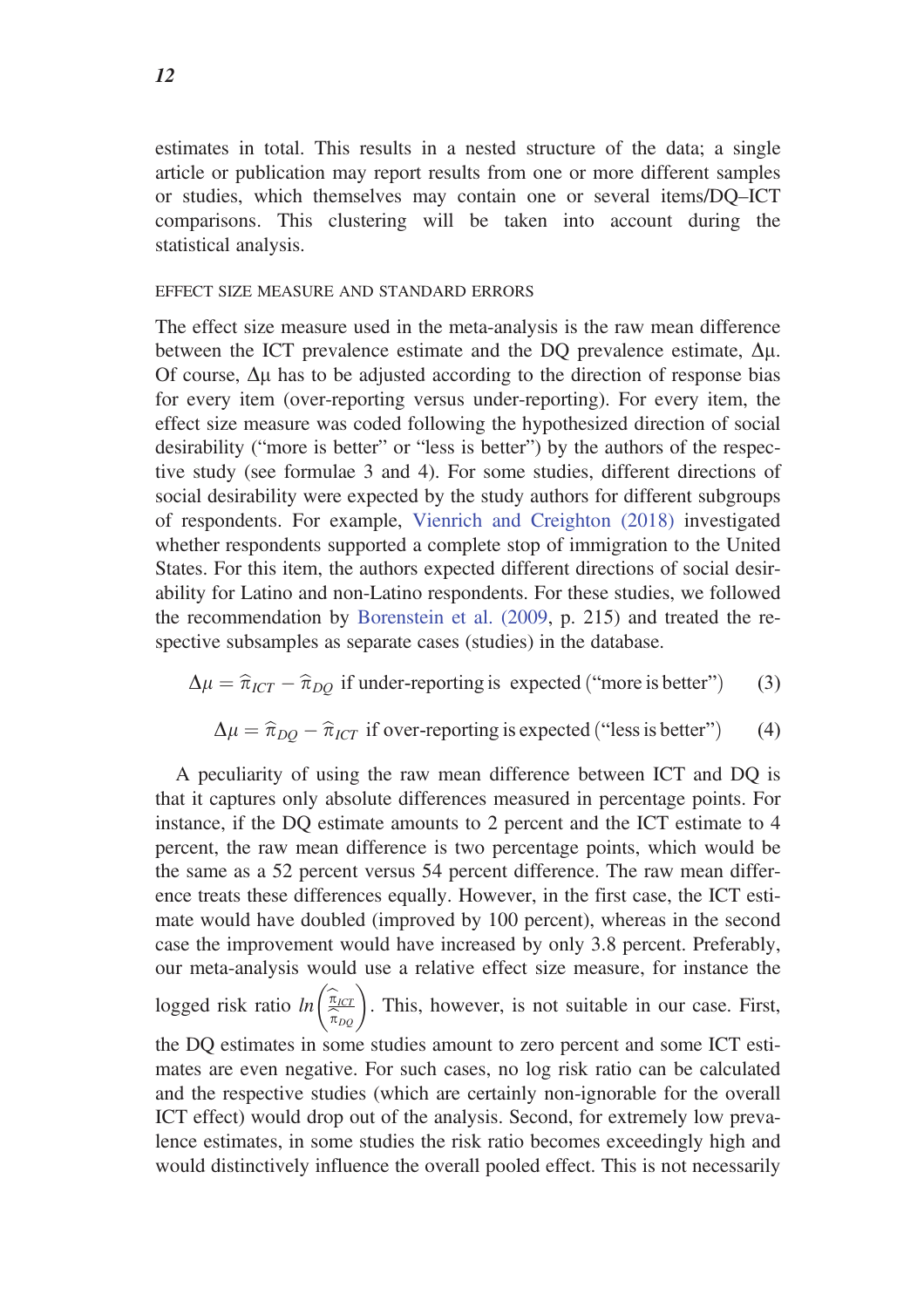in favor of ICT because such estimates rather indicate that ICT, in such scenarios, yields imprecise estimates characterized by large standard errors. Therefore, we opt for the risk difference as the effect size measure. We will report, however, a meta-regression model in which we introduce the baseline ICT prevalence estimate as a right-hand-side variable to investigate to what extent the ICT–DQ risk difference varies by the baseline prevalence of the items.

The exact standard errors, z-values, p-values, or confidence intervals of the ICT–DQ difference were reported for 60 out of 303 effects. These were coded into standard errors using conventional formulae. A further 133 ICT– DQ differences provided exact standard errors or variance estimates for the ICT and DQ estimates, respectively. Here, the standard error of the difference was calculated using formula  $5<sup>2</sup>$ . The rest of the studies reported only imprecise test statistics, such as " $p < 0.05$ ." In these cases, a conservative approach was chosen by coding the upper significance level (e.g.,  $p = 0.05$ ). For a few studies that reported merely "non-significant" differences, the authors were contacted and asked to provide the missing information. The authors did so for three effects, but nine effect estimates dropped out of the analysis because no information could be retrieved. Other studies reported  $X^2$ or other statistics (nevertheless providing exact  $p$ -values), and these were coded as if they stemmed from z-tests.

$$
\widehat{SE}(\widehat{\pi}_{ICT} - \widehat{\pi}_{DQ}) = \sqrt{\widehat{SE}(\widehat{\pi}_{ICT})^2 + \widehat{SE}(\widehat{\pi}_{DQ})^2}
$$
(5)

#### META-REGRESSION VARIABLES

The aim of the meta-regression is to investigate whether characteristics of the studies or the sensitive items exert an influence on the DQ–ICT difference. The motivation for such a meta-regression is threefold. First, theoretical arguments suggest that the performance of ICT should depend on the degree of threat to the respondent or the degree of social desirability concerns induced by the interview situation and the sensitive items asked. Therefore, it can be assumed that the more socially loaded and sensitive the response situation, the stronger the ICT effect will be.<sup>3</sup> We test this

2. If DQ and ICT samples are not independent (for example if the direct question is put to the same respondents answering the SL), DQ and ICT estimates are correlated, which is not accounted for by formula 5 or in most of the studies concerned. For those studies, we had to stick to the unadjusted figures given in the papers, because information to perform the correct calculations was not provided. We are confident, however, that this does not change the main results. We also control for this design feature in the meta-regression.

3. This is the basic argument of the rational choice-theoretic explanation of respondent behavior (Rasinski et al. 1999; Stocké 2007; Preisendörfer and Wolter 2014).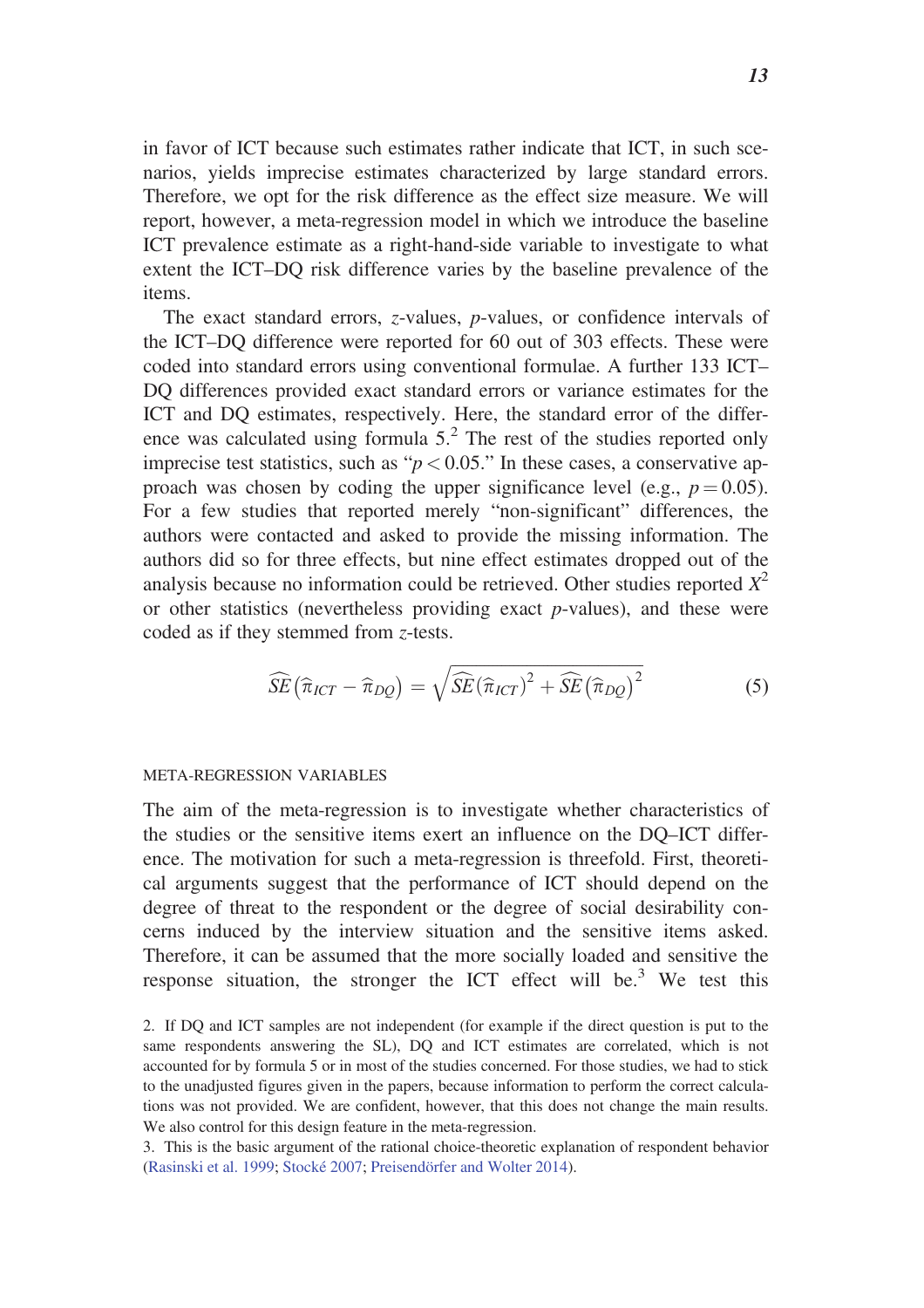conjecture in our models by investigating several indicators for situational or item sensitivity. Second, the meta-regression will indicate possible biases in the included studies stemming from the way standard errors were reported (or calculated) or from flaws in the experimental design. Third, in ideal circumstances, we can learn practical information from the meta-regression and provide researchers with knowledge about design issues that influence the efficacy of ICT in a positive or negative direction, which can then be incorporated into future studies.

Regarding study characteristics, we first investigate survey mode, which was coded into self-administered (online or paper-and-pencil survey), computer-assisted telephone interviewing (CATI), face-to-face, or "not indicated" for a few cases where the survey mode was not reported. Following the assumption that sensitivity and non-anonymity is highest in face-to-face interviews, moderate in CATI settings, and lowest in self-administered interviews, the ICT effect should be strongest for face-to-face surveys.<sup>4</sup> With respect to the sample, we distinguish national full-population surveys, student samples, special groups (e.g., farmers; professional auctioneers), or other types of samples (e.g., online access panels; snowball samples). We further test whether different implementations of the ICT procedure have an effect on ICT performance. We distinguish between the classic three-group design with separate groups for SL, LL, and DQ, the double-list ICT design as described above, alternating lists where both the SL and the LL were presented alternately to two experimental ICT groups, and studies in which the DQ and SL group were not experimentally separated but instead put together into one group (see footnote 2). According to the theory of response behavior, misreporting should be reduced as anonymity rises. The latter, in turn, is directly affected by the list length of the ICT procedure (the longer the list, the better the respondent protection), so this variable is also added to the meta-regression. Further, we test whether PCT works better or worse than classic ICT and whether the year of publication affects the ICT–DQ difference. With respect to the country or region in which the studies were conducted, one can expect considerable heterogeneity. For instance, the perceptions of question sensitivity, social desirability, general willingness to respond truthfully on surveys, and implementation and understanding of the ICT procedures will likely vary by the geographic region in which the study was carried out. To test for this, we add dummies for seven geographic regions. Finally, a variable indicating the source of the standard errors of the estimated ICT–DQ difference is added to the models. As set out above, not all studies reported exact test statistics for the estimates. If the reporting

4. Supplementary Material, Appendix 2, provides an overview and descriptive statistics of all variables entering the meta-regression.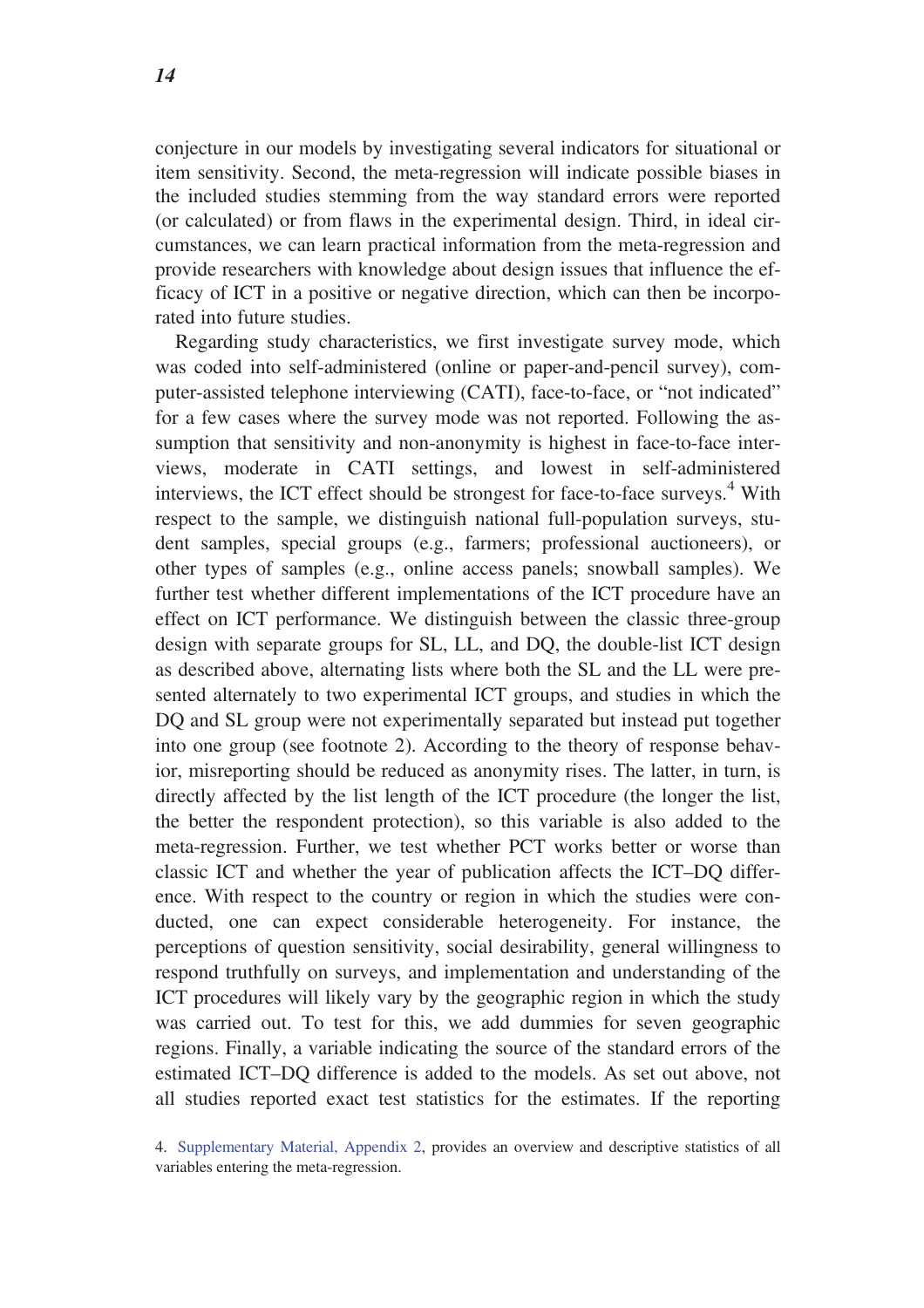behavior is related to some sort of "study quality," this could affect the estimated outcome.

Regarding item characteristics, we test for effects of the direction of social desirability (under-reporting versus over-reporting). Recent literature suggests that the response mechanisms causing misreporting operate differently for positively and negatively connoted items (Andersen and Mayerl 2019); hence, different effects of ICT can be expected. We further introduce an indicator for item sensitivity to the models. Here, theory predicts that the ICT effect gets stronger with growing question sensitivity. Following the procedure proposed in the meta-analysis on RRT by Lensvelt-Mulders et al. (2005), an external sensitivity rating by experts was carried out. Eight experts in sensitive question research were asked to rate 194 items on a scale from 1 ("not sensitive at all") to 7 ("very sensitive") (see the Supplementary Material for details). We further test for the effect of the share of related filler items in the item lists to assess the finding of Droitcour et al. (1991, pp. 197ff) that respondents become more distrustful if the non-key questions have no content-related relationship to the sensitive item. We also investigate whether it is detrimental to the success of ICT if the non-key items in the SL are also sensitive. Finally, we conduct an exploratory test for effects of the item content, that is, opinion/attitude versus trait (e.g., a health issue or personal characteristic) versus behavior and the baseline prevalence of the sensitive item. For the latter, the ICT estimate is used, because this estimate is supposedly nearer to the true value than the DQ estimate.

#### STATISTICAL METHODS

The statistical methods used in this paper follow the recommendations by Borenstein et al. (2009), Tanner-Smith and Tipton (2014), and Veroniki et al. (2016) and estimate random-effects (RE) meta-analysis models. RE models are most appropriate in our case, since we have to assume that different ICT–DQ studies estimate different effects (and not one single effect common to every study, as one would assume in fixed-effects models). In RE models, the variance of the effects is separated into a variance in the true effects across studies and an error variance (the sampling variance within each study picturing the deviation from the study-true value and the estimated effect). The former term is the between-study heterogeneity  $\tau^2$ , which can be estimated using different computational models (see the above-cited literature for an in-depth discussion). The pooled effect size  $\hat{\mu}$  across studies (the pooled DQ–ICT difference in our case) is estimated according to formulae 6 to 9 (Veroniki et al. 2016, p. 59), where  $y_i$  is the effect in study i and  $w_i$  is the weight assigned to each study.  $\delta_i$  depicts the deviation of the true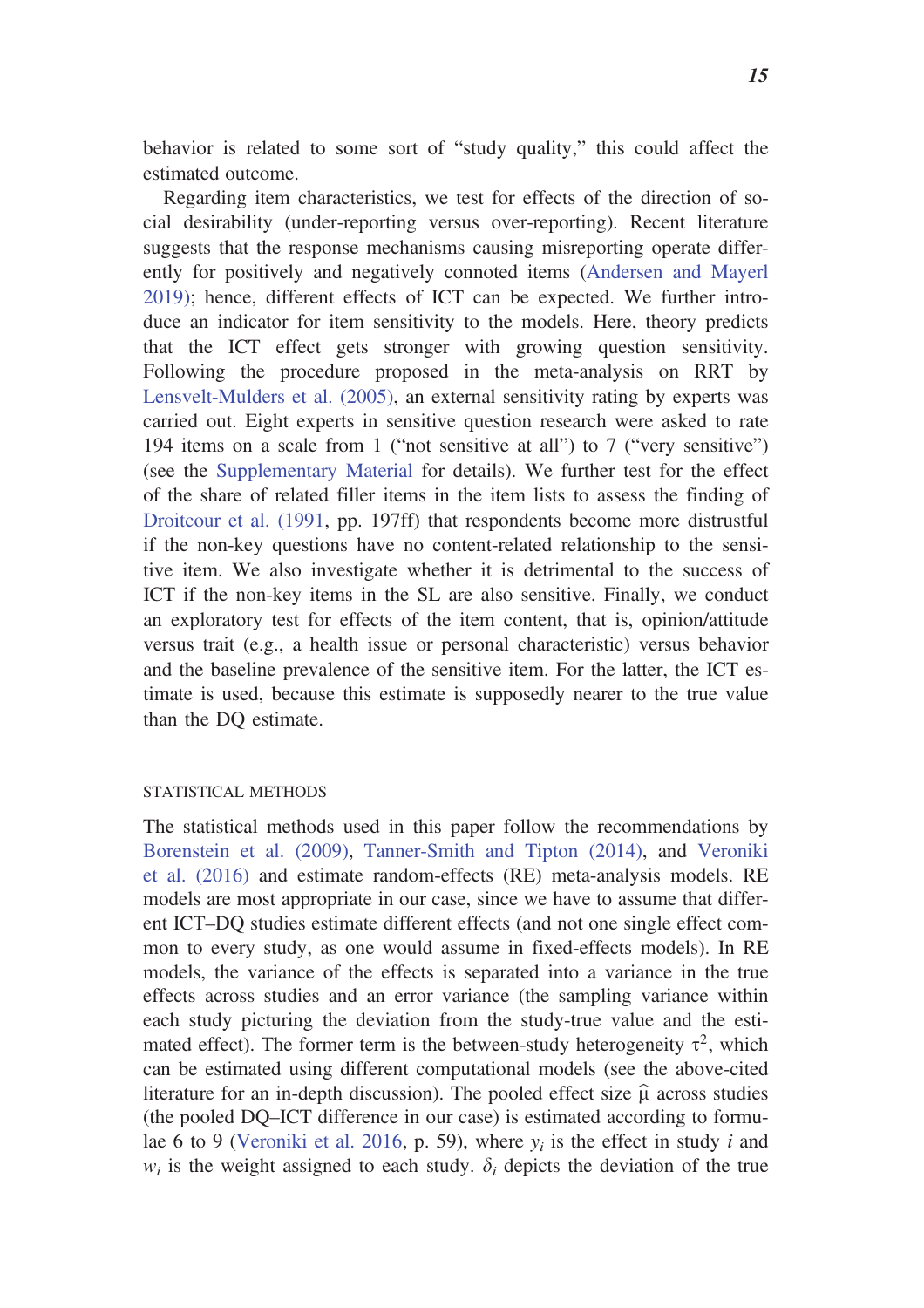study mean from the overall pooled effect with between-study variance  $\tau^2$ , and  $v_i$  is the sampling variance of study *i*.

$$
\widehat{\mu} = \frac{\sum w_i y_i}{w_i} \tag{6}
$$

$$
y_i = \mu + \delta_i + \varepsilon_i \tag{7}
$$

with  $\varepsilon_i \sim N(0, v_i)$ 

$$
\delta_i \sim N(0, \tau^2)
$$
  

$$
Var(y_i) = v_i + \tau^2
$$
 (8)

$$
w_i = \frac{1}{v_i + \tau^2} \tag{9}
$$

In the results section, we present different estimates of  $\hat{\mu}$  as a robustness check for the findings. These estimates vary in the way they estimate the between-study heterogeneity  $\tau^2$  and how they deal with the clustered data structure. The DerSimonian and Laird (DL) model (DerSimonian and Laird 1986) does not account for the multilevel structure of the data and uses an easily computable analytical model. The three-level restricted maximum likelihood model (3REML) uses a numerical solution to estimate  $\tau^2$  and accounts for the three-level data structure (Veroniki et al. 2016). The robust variance estimation (RVE) method (Tipton 2013; Tanner-Smith and Tipton 2014; Fisher and Tipton 2015) accounts for the clustering of items in samples (studies), but not for samples (studies) in articles (for articles that present results from more than one sample or study). RVE provides cluster-robust standard errors for non-independent effect sizes, but with less strong distributional assumptions than the 3REML method. The Stata ado robumeta (Fisher and Tipton 2015) was used for the RVE method and the R package metafor (Viechtbauer 2010) for the 3REML models.

Using these methods, we will first present an estimate for the pooled DQ– ICT difference across studies. This includes estimates of  $\tau^2$  and the intraclass correlation  $I^2$ , which is the proportion of the between-study variance  $\tau^2$  on the overall variance between and within studies. More concisely,  $I^2$  indicates how much of the total variance is induced by variations in the true effects (the DQ–ICT differences across studies). The second analysis step is to compute prediction intervals using conventional calculations, described for example by Borenstein et al. (2009, chap. 17). Prediction intervals use the estimated between-study heterogeneity  $\tau^2$  to estimate confidence intervals of the true effect for an imaginary future ICT–DQ difference. Hence, the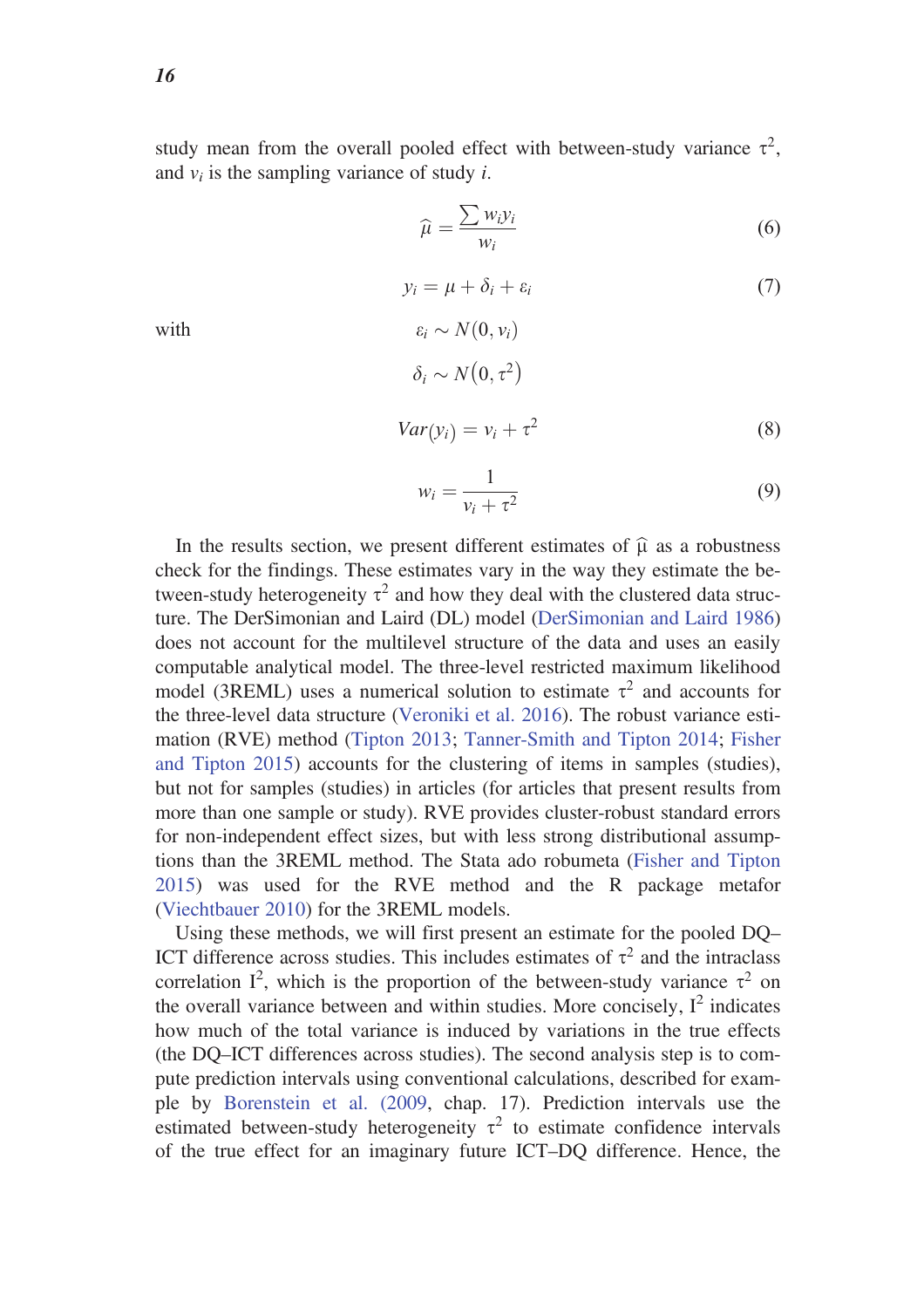| Model            | Overall effect<br>(SE) | 95% CI<br>of overall effect $\tau^2$ $I^2$ |  | 95% prediction<br>interval           |
|------------------|------------------------|--------------------------------------------|--|--------------------------------------|
| DerSimonian and  | $0.086***$             | $0.0750.098$ $0.008$ $0.941 -0.0930.266$   |  |                                      |
| Laird (DL)       | (0.006)                |                                            |  |                                      |
| Two-level RVE    | $0.085***$<br>(0.010)  | $0.0650.105$ 0.010 0.925 -0.1120.281       |  |                                      |
| Three-level REML | $0.085***$<br>(0.011)  |                                            |  | $0.0640.107$ 0.008 0.948 -0.1060.276 |

Table 1. Meta-analysis results of the DQ–ICT difference

NOTE.— $N = 303$  effects (DQ–ICT differences).  $***p < 0.001$ 

interpretation is that the true effect of a future ICT–DQ difference lies with probability  $p = 0.95$  within the 95 percent prediction interval. Briefly, prediction intervals tell us something about the reliability of the ICT performance.

The third analysis step will discuss publication bias, for which we use standard methods described in Borenstein et al. (2009). The subsequent results—step 4—report meta-regression models in which the estimated ICT–DQ difference  $\hat{\mu}$  is regressed on the variables outlined in the previous section. Here, to avoid over-specifying the models (given the relatively low number of cases for a three-level dataset), we use the RVE model as a compromise.

## **Results**

The main results of the meta-analysis are shown in table 1. As can be seen, the findings are robust across different estimation methods (with a slightly lower standard error for the DL method, which does not account for the multilevel structure of the data). Over the 303 effects tested, ICT performs on average about 8.5 percentage points better than DQ (based on the "more is better" assumption), which is statistically significant. However, the results also show that the  $I^2$  statistics are greater than 90 percent, meaning that nearly all the overall variance between estimates is due to heterogeneity in the true effects across studies. This is also reflected by the prediction intervals, which all have lower bounds below zero. This means that a researcher cannot be sure that ICT will have the anticipated effect in a future study. Put simply, the main result of the meta-analysis tells us that, on average, ICT produces better results than DQ, but its reliability is unsatisfying: one cannot count on it with certainty the next time it is used.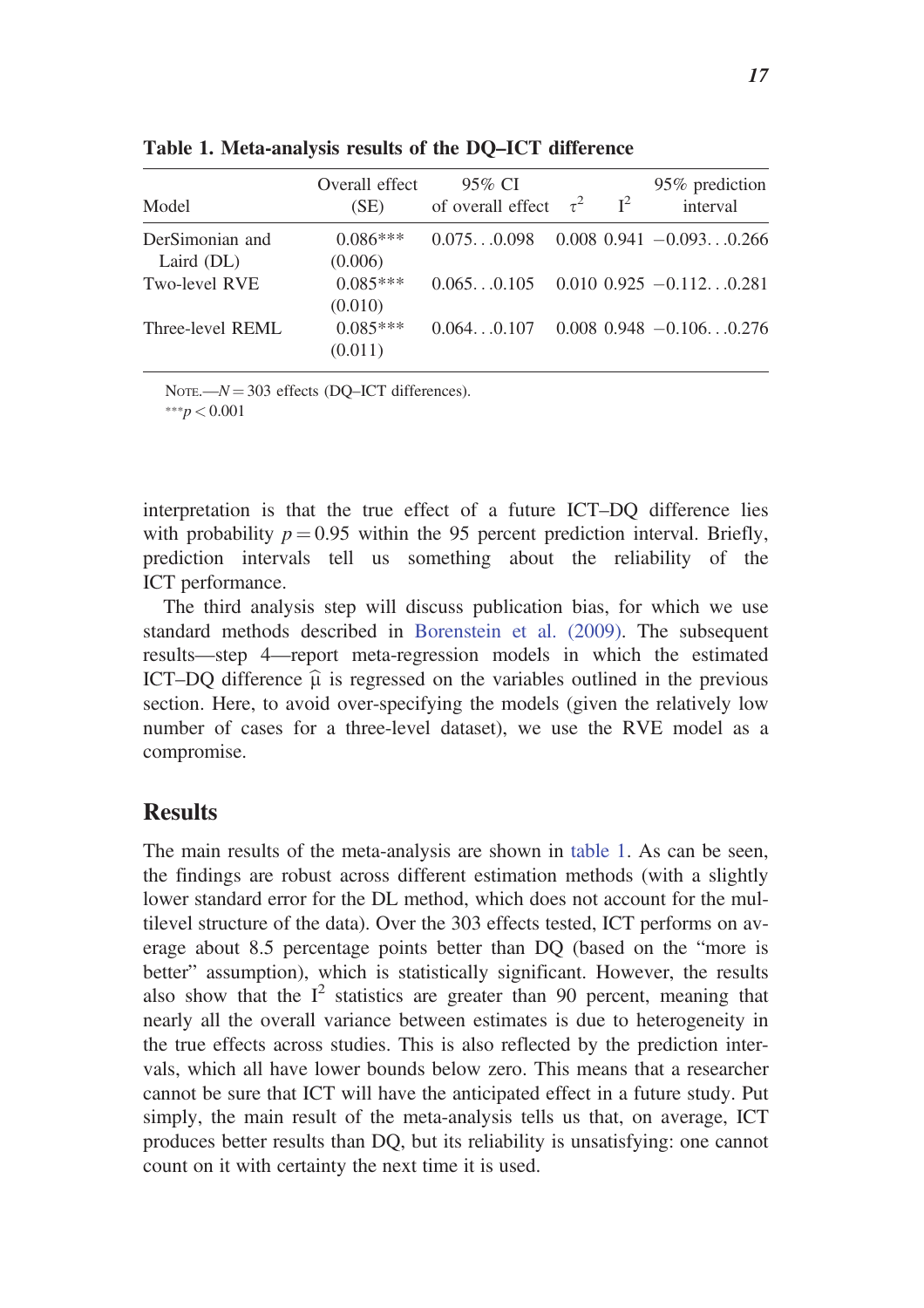#### PUBLICATION BIAS

Publication bias occurs if only a selective subsample of all studies conducted on a specific topic gets published. One normally assumes that studies reporting significant effects and/or large effect sizes are more likely to be published than non-significant studies or those reporting small effects. This can happen for several reasons, for instance if authors do not write down negative results (the "file drawer problem") or journal editors privilege studies reporting significant or "striking" findings. Hence, if the studies entering our meta-analysis are a selective sample of all ICT–DQ studies that have been conducted, the overall ICT could be biased—most likely upward in a direction that favors ICT.

We performed several tests for publication bias. A standard "eyeballing" method is a funnel plot in which the estimated effect sizes of the studies are plotted against their standard errors. The underlying assumption here is that small studies (with large SE) are more prone to get published when reporting significant results. Large studies (with lower SE) are supposedly conducted using high amounts of time and resources, so they are published regardless of statistical significance and likely are not subjected to the same selection process (this assumption is state-of-the-art and we follow Borenstein et al. 2009, p. 281 here, which can be consulted for a more in-depth discussion). A pronounced non-symmetry of the funnel plot may therefore indicate publication bias. Figure 2 shows the funnel plot for our data and yields no evidence of publication bias.<sup>5</sup> This is also confirmed by other tests. The trim-and-fill procedure (Duval and Tweedie 2000) does not impute missing studies on the left-hand side of the funnel plot (which would point to the direction of an overestimation of the ICT effect).<sup>6</sup> Egger's regression test (Egger et al. 1997) also provides no evidence of publication bias ( $z = 0.59$ ,  $p = 0.553$ ). The rank correlation test (Begg and Mazumdar 1994) points into the same direction, as stated in footnote 6: no publication bias overestimating the ICT effect, but one that would underestimate it (Kendall's  $\tau = -0.11$ ;  $p = 0.006$ ). In sum, several tests for publication bias show no evidence in this regard. If there is any bias, then it indicates that our overall ICT effect is underestimated by the sample of studies that entered the meta-analysis.

#### META-REGRESSION

The results of the meta-regressions are displayed in table 2. Because the statistical power of the models is an issue given the relatively low number of

<sup>5.</sup> For technical reasons, we have to stick to the DL estimator for publication bias analysis. Two outlier studies have also been excluded from the plot.

<sup>6.</sup> A robustness check with the REML estimator (not documented) even yields a right-hand-side bias, meaning that the publication bias would be the other way round (positive ICT findings missing).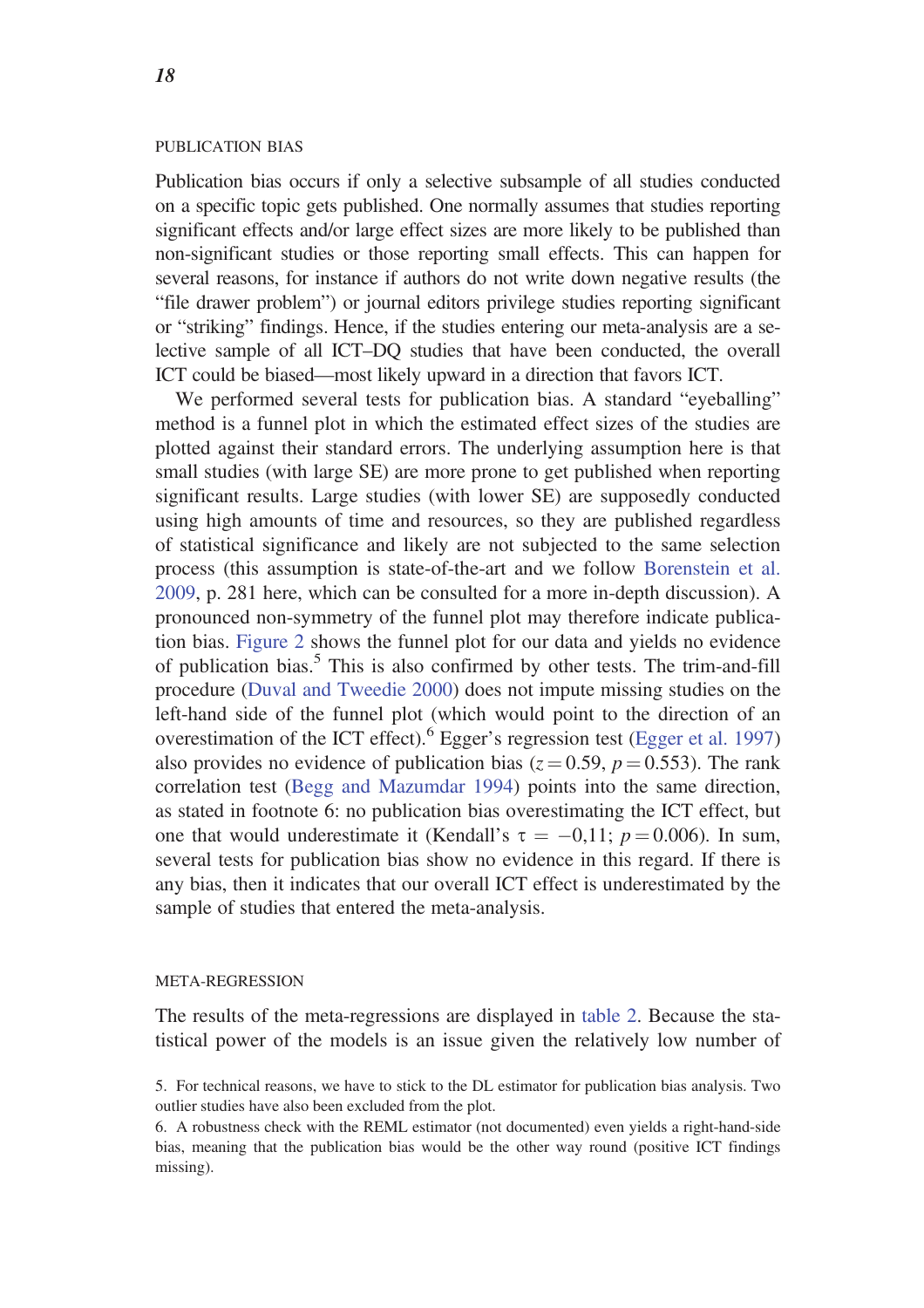

Figure 2. Funnel plot.

cases, we first report the bivariate effects of the variables followed by a full model in which all the covariates are included at once. Since the independent variables reported in each study vary, the number of cases is lower in some models than others. For the full model, on the other hand, we do not include all the independent variables to avoid extensive dropout of studies due to missing information. Hence, three variables (SL containing sensitive items; SL items related to sensitive items; and ICT baseline prevalence) are investigated only with respect to their bivariate effect. The dependent variable is the DQ–ICT risk difference, as described above.

The survey mode has no significant effect on the DQ–ICT difference, with the exception of a marginally significant positive effect of face-to-face (compared with self-administered) in the bivariate model. Regarding the type of sample, there are no differences between national full-population surveys, student or special group samples, and other types of samples. Concerning the ICT list design, the results show that the double-list design performs slightly worse than the classic one (by about five percentage points); however, the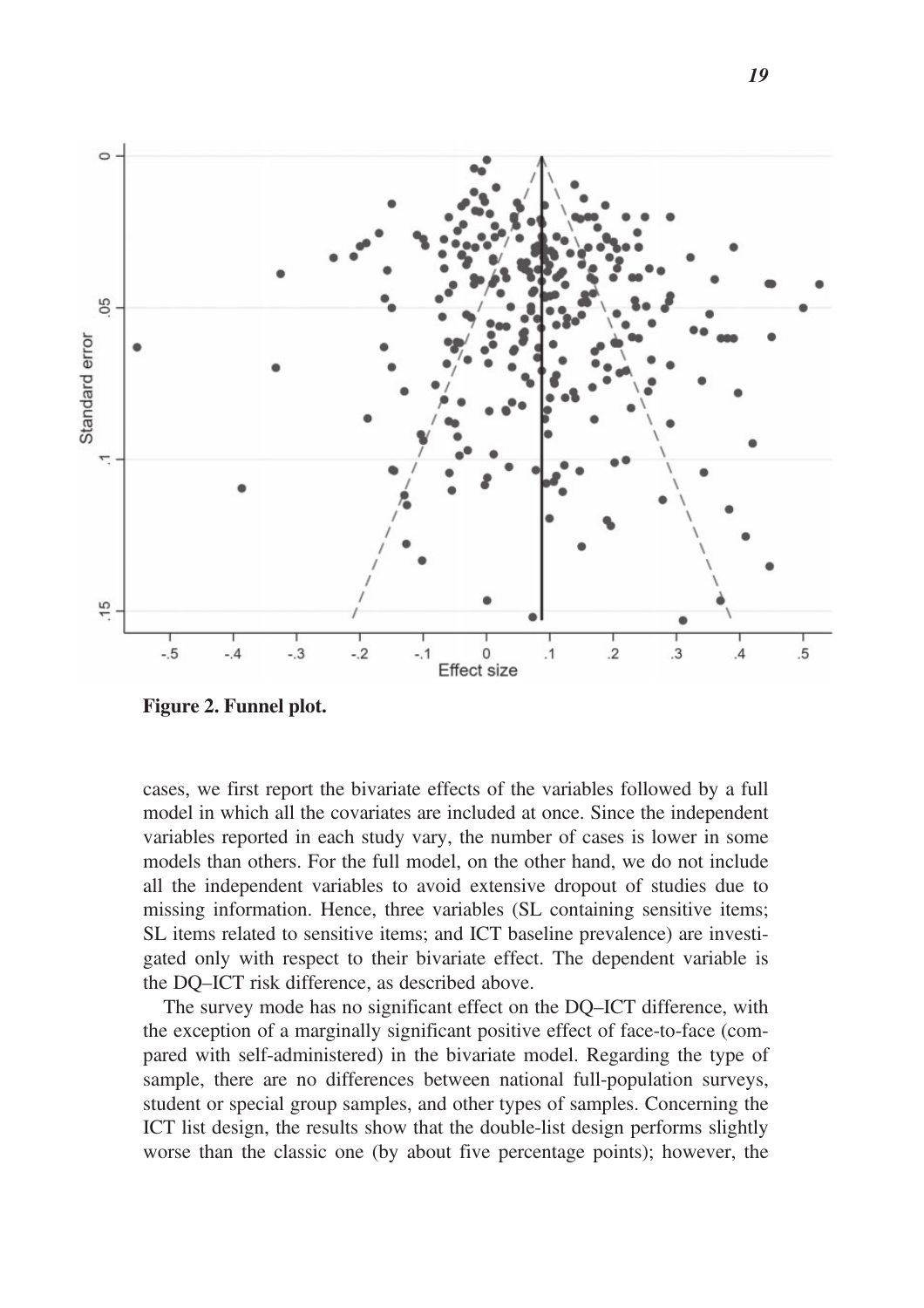|                               |                                                                                                           | Bivariate models                                                                                          |     | Full model $(n = 290)$                                                         |                                                                 |
|-------------------------------|-----------------------------------------------------------------------------------------------------------|-----------------------------------------------------------------------------------------------------------|-----|--------------------------------------------------------------------------------|-----------------------------------------------------------------|
| Variable                      | $\circ$                                                                                                   | SE                                                                                                        | n   | ٩                                                                              | SE                                                              |
| Survey mode                   |                                                                                                           |                                                                                                           |     |                                                                                |                                                                 |
| (Self-administered)           |                                                                                                           |                                                                                                           | 303 |                                                                                |                                                                 |
| CATI                          |                                                                                                           |                                                                                                           |     |                                                                                |                                                                 |
| Face-to-face                  |                                                                                                           |                                                                                                           |     | $-0.050$<br>0.017<br>7 10.095                                                  |                                                                 |
| Not indicated                 | $\begin{array}{c} (0.077) \\ -0.057 \\ 0.034 \\ 0.074 \end{array}$                                        | $(0.013)$ ***<br>0.052<br>0.020 <sup>+</sup><br>0.105                                                     |     |                                                                                | 0.052<br>0.033<br><i>0.033</i>                                  |
| Sample                        |                                                                                                           |                                                                                                           |     |                                                                                |                                                                 |
| (National full pop.)          |                                                                                                           | $(0.016)$ ***<br>0.024<br>0.037<br>0.024                                                                  | 303 |                                                                                |                                                                 |
| Student                       |                                                                                                           |                                                                                                           |     |                                                                                |                                                                 |
| Special group (e.g., farmers) | $\begin{array}{c} (0.087) \\ -0.021 \\ 0.020 \\ -0.008 \end{array}$                                       |                                                                                                           |     | $-0.023$<br>0.015                                                              | 0.032<br>0.035<br>0.024                                         |
| Other                         |                                                                                                           |                                                                                                           |     | $-0.030$                                                                       |                                                                 |
| ICT list design               |                                                                                                           |                                                                                                           |     |                                                                                |                                                                 |
| (Classic)                     |                                                                                                           |                                                                                                           | 303 |                                                                                |                                                                 |
| Double-list                   |                                                                                                           |                                                                                                           |     | $-0.048$                                                                       |                                                                 |
| Alternating lists             |                                                                                                           |                                                                                                           |     |                                                                                |                                                                 |
| DQ and SL in same group       |                                                                                                           |                                                                                                           |     |                                                                                |                                                                 |
| ICT LL length [310]           |                                                                                                           |                                                                                                           | 294 | $\begin{array}{c} 0.027 \\ -0.026 \\ -0.006 \\ 0.046 \\ -0.004 \\ \end{array}$ | $0.043$<br>$0.033$<br>$0.024$<br>$0.013$<br>$0.056$<br>$0.002*$ |
| ICT type PCT $(1 = PCT)$      |                                                                                                           |                                                                                                           | 303 |                                                                                |                                                                 |
| Publication year [028]        | $\begin{array}{l} (0.104) \\ -0.057 \\ -0.010 \\ -0.012 \\ -0.022 \\ 0.033 \\ 0.018 \\ 0.002 \end{array}$ | $\begin{array}{l} (0.016)^{***} \\ 0.028^+ \\ 0.031 \\ 0.031 \\ 0.011^* \\ 0.058 \\ 0.002 \\ \end{array}$ |     |                                                                                |                                                                 |
| Country                       |                                                                                                           |                                                                                                           |     |                                                                                |                                                                 |
| USA, AUS, NZ, CA)             | (0.066)                                                                                                   | $(0.013)$ ***<br>0.028<br>0.027<br>0.046*                                                                 | 303 |                                                                                |                                                                 |
| Latin America                 |                                                                                                           |                                                                                                           |     |                                                                                |                                                                 |
| Europe                        |                                                                                                           |                                                                                                           |     |                                                                                |                                                                 |
| Asia                          | $\begin{array}{c} 0.038 \\ 0.002 \\ 0.112 \end{array}$                                                    |                                                                                                           |     | $\begin{array}{c} 0.072 \\ 0.014 \\ 0.127 \\ 0.121 \end{array}$                | $0.041$ <sup>+</sup><br>0.026<br>0.042**                        |
| Africa                        | 0.070                                                                                                     | $0.026*$                                                                                                  |     |                                                                                | $0.048*$                                                        |
|                               |                                                                                                           |                                                                                                           |     |                                                                                | (continued)                                                     |

Table 2. Meta-regression results Table 2. Meta-regression results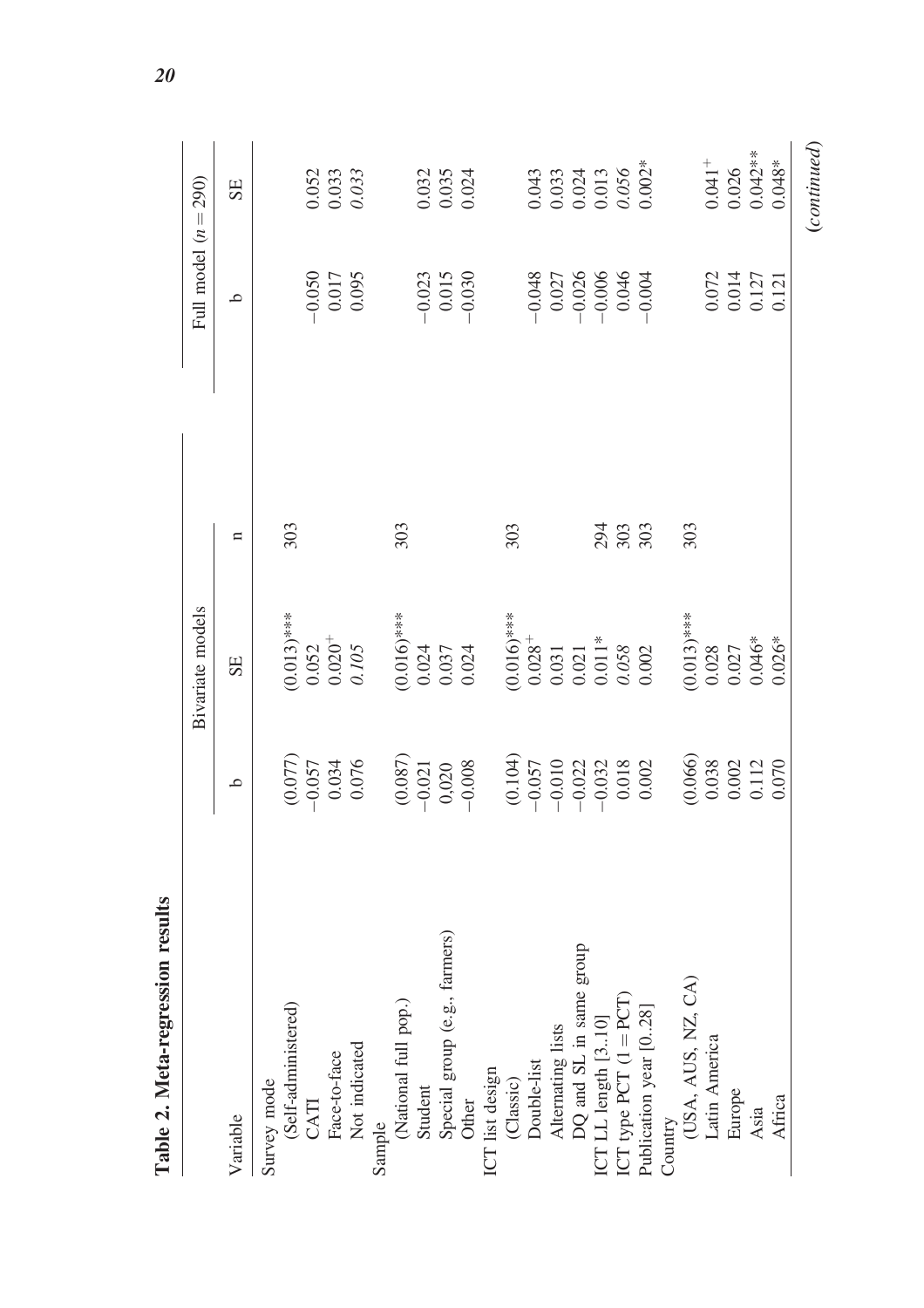|                                              |              | Bivariate models     |              | Full model $(n = 290)$ |                          |
|----------------------------------------------|--------------|----------------------|--------------|------------------------|--------------------------|
| Variable                                     | $\mathbf{a}$ | SE                   | $\mathbf{a}$ | q                      | SE                       |
| Middle East                                  | 0.065        | 0.085                |              | 0.125                  | 0.087                    |
| International                                | $-0.080$     | $0.027^{+}$          |              | $-0.030$               | 0.041                    |
| Standard errors                              |              |                      |              |                        |                          |
| (Reported in study)                          | (0.163)      | $(0.020)$ ***        | 303          |                        |                          |
| From ICT/DQ estimates                        | $-0.123$     | $0.025***$           |              | $-0.089$               | 1.026**                  |
| From test statistics                         | $-0.072$     | $0.024**$            |              | $-0.030$               | 0.028                    |
| Desirability direction $(1 = under-report.)$ | $-0.059$     | $0.021**$            | 303          | $-0.067$               | $0.029*$                 |
| SL contains sensitive items $(1 = yes)$      | $-0.076$     | $0.026*$             | 255          |                        |                          |
| Item sensitivity (ln)                        | $-0.085$     | $0.028**$            | 298          | $-0.042$               | 0.035                    |
| SL items related to sensit. item $(1 = yes)$ | $-0.008$     | 0.022                | 277          |                        | $\overline{\phantom{a}}$ |
| Item content                                 |              |                      |              |                        |                          |
| (Opinion/attitude)                           | 0.108        | $0.017***$           | 303          |                        |                          |
| Trait                                        | $-0.016$     | 0.033                |              | $-0.034$               | 0.035                    |
| <b>Behavior</b>                              | $-0.037$     | $0.021$ <sup>+</sup> |              | $-0.039$               | $0.023 +$                |
| Baseline prevalence ICT                      | 0.733        | $0.090***$           | 280          | $\overline{1}$         | $\overline{\phantom{a}}$ |
| Baseline prevalence ICT squared              | $-0.760$     | $0.102***$           |              |                        |                          |
| Constant                                     |              |                      |              | 0.367                  | $0.082***$               |

NOTE.— Depicted are unstandardized regression coefficients from RVE regressions. For polytomous categorical variables, the reference category is shown in brackets and the corresponding b refers to the regression constant. Standard errors in italics suffer from a small number of degrees of freedom and are not trustworthy (Tipton 2015).

 $\begin{array}{l} \tau \rho > 0 \ 1 \ \tau \rho > \sigma_{**} \ \tau \rho > 0.01 \ \tau \rho > 0 \ \tau \rho > 0 \end{array}$ 

Table 2. (continued) Table 2. (continued)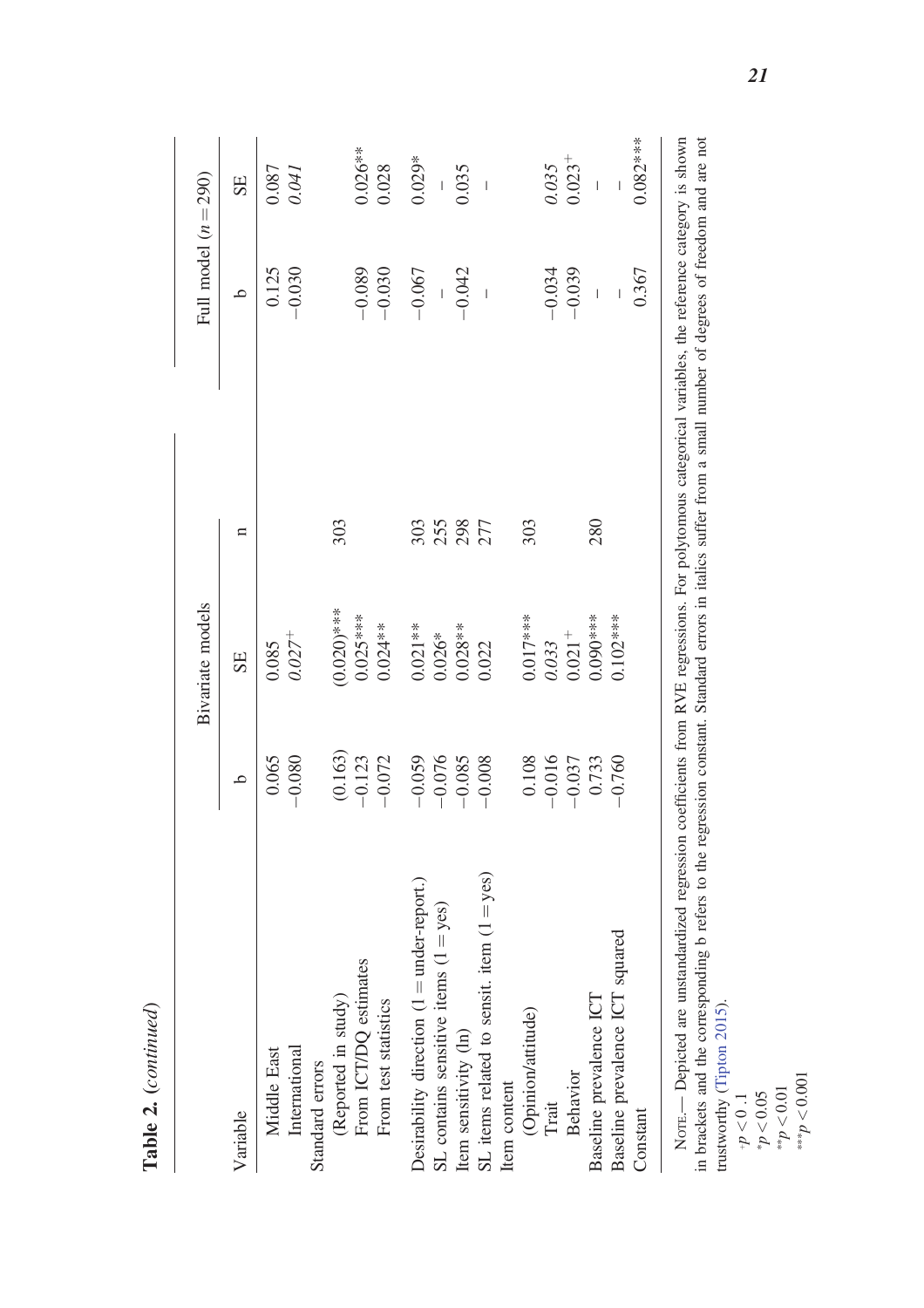effect is only significant at a 10 percent level in the bivariate model. The coefficient of the LL length (significant only in the bivariate model) is—contrary to our expectations—negative. Hence, the assumption that more nonkey items enhance respondent protection and improve ICT performance is not confirmed by the data.<sup>7</sup> Next, we find no evidence that the recently proposed PCT performs worse than the classic design. This assertion, however, is based on a limited number of PCT studies included. The publication year has a significant negative effect in the full model. This means that we cannot infer from the findings that there is a trend toward an improvement of the applied ICT procedures over the years. The geographic regions in which the studies have been conducted show significant and stable effects for Asia and Africa. As stated earlier, we have assumed that geographic differences are plausible for several reasons. One could also suppose a region-specific publication bias to be behind these findings, but this would be pure speculation. Finally, the source of the standard errors as reported/calculated for the metaanalysis also has pronounced effects. Studies reporting detailed standard error statistics find larger DQ–ICT differences. This makes sense if the reporting behavior of the study authors is related to overall study quality, which in turn could improve the ICT performance compared with studies conducted less carefully.

Regarding item characteristics, the direction of social desirability has a stable effect in both models. The direction is negative, meaning that ICT works better in reducing misreporting for positively connoted traits where overreporting is expected. This is interesting, because the vast majority (73 percent) of studies so far have investigated ICT for under-reporting items. Item sensitivity (as measured by the external rating) has a significant negative effect in the bivariate model. This is contrary to our expectations and means that ICT is less likely to alleviate misreporting to highly sensitive items, but might work better for items of low and medium sensitivity. The variable "item content" shows a marginally significant effect for behavioral items; the direction is negative compared with the reference category, meaning that ICT works better for attitudinal questions.

For the reasons explained above, the three remaining variables are only investigated in the bivariate models. If the SL contains sensitive items in addition to the key sensitive items, the DQ–ICT difference shrinks by  $\sim$ 7 percentage points. This is as expected; obviously, the basic logic of ICT is thwarted if the filler items are also sensitive. Conversely, the conjecture that the SL items should be related in content to the sensitive item is not

<sup>7.</sup> We checked for non-linearity and found a u-shaped effect, with the ICT effect being lowest for about six to eight LL items and then rising again for longer lists. However, only a handful of studies used a list length of seven or more items, so the data basis is weak and the non-linear effect might have occurred by chance.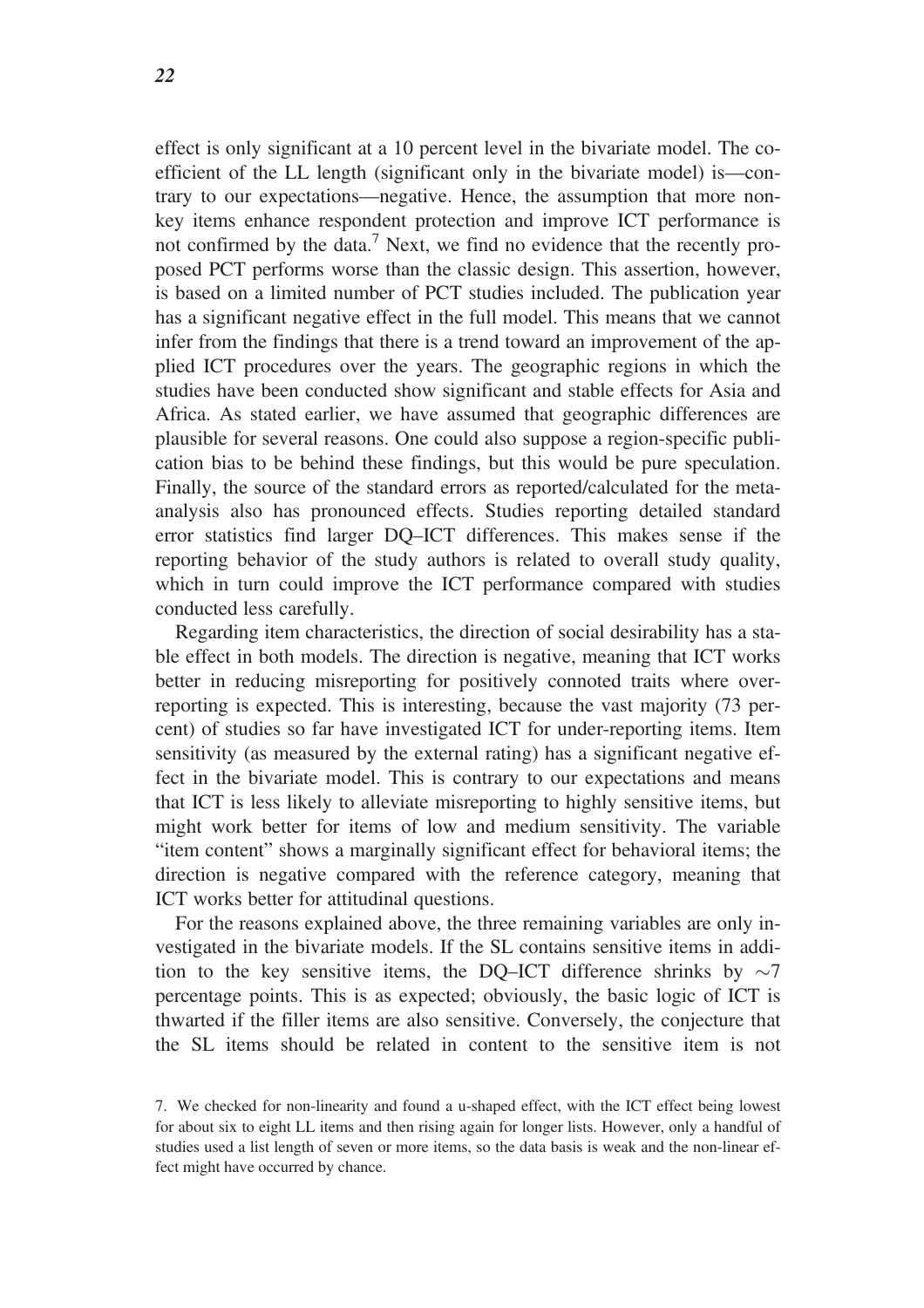confirmed by the data, the effect being practically zero. Finally, the baseline prevalence of the sensitive item, as measured by the ICT prevalence estimate, turns out to have a pronounced inverted u-shaped effect (see an additional plot of the effect in the Supplementary Material). The DQ–ICT risk difference approaches zero for sensitive items with a very low (near-zero) or very high (near-100 percent) prevalence, while the maximum risk difference is around 50 percent. This is in line with theoretical expectations, since ICT estimates, due to their low statistical power, become imprecise for low- and high-prevalence items. We therefore conclude that, in practical terms, ICT is best suited for moderately prevalent sensitive items. From a methodological perspective, experimental studies evaluating ICT by comparing it to DQ suffer from the imprecision of ICT when using items having a prevalence near 0 and 1. Thus, such studies will always have difficulties in finding substantial and significant differences between the estimates.

### **Discussion**

The contribution of this paper consists in synthesizing the mixed results of the empirical literature investigating the performance of ICT in mitigating misreporting to sensitive questions in surveys. Further, meta-regression models enable us to study correlates and causes of the success of ICT and to give practical advice in this regard.

The main overall result is that ICT estimates are 8.5 percentage points higher than DQ estimates, a difference that is statistically significant. Following the "more is better" assumption, this means ICT is a viable method for gathering more valid data than conventional DQ—which is an encouraging finding. We also find no evidence for publication bias, meaning that studies favoring ICT over DQ are no more likely to have been published and to have entered the meta-analysis. The downside of this, however, is that the studies included here exhibit a pronounced heterogeneity in their results, meaning that one cannot be sure that ICT will work as intended for future studies. This is pointed out by a prediction interval overlapping zero. Hence, more knowledge is needed about factors affecting the success of ICT procedures to increase the reliability of this approach. The meta-regression results provide several practical clues in this regard. First, ICT seems to be well suited for all types of survey modes and sample types, since no effects were found here. The same holds for PCT, which seems to work comparably to the classic ICT. Regarding the double-list design, the results indicate that it is slightly less effective than the classic procedure. Furthermore, it is advisable to keep the lists of non-key items short and to ensure their non-sensitive nature.

An important finding is that ICT is more successful in mitigating response bias for socially desirable items where over-reporting is expected (e.g., green behavior or voter turnout). Behavioral items also seem less suited for ICT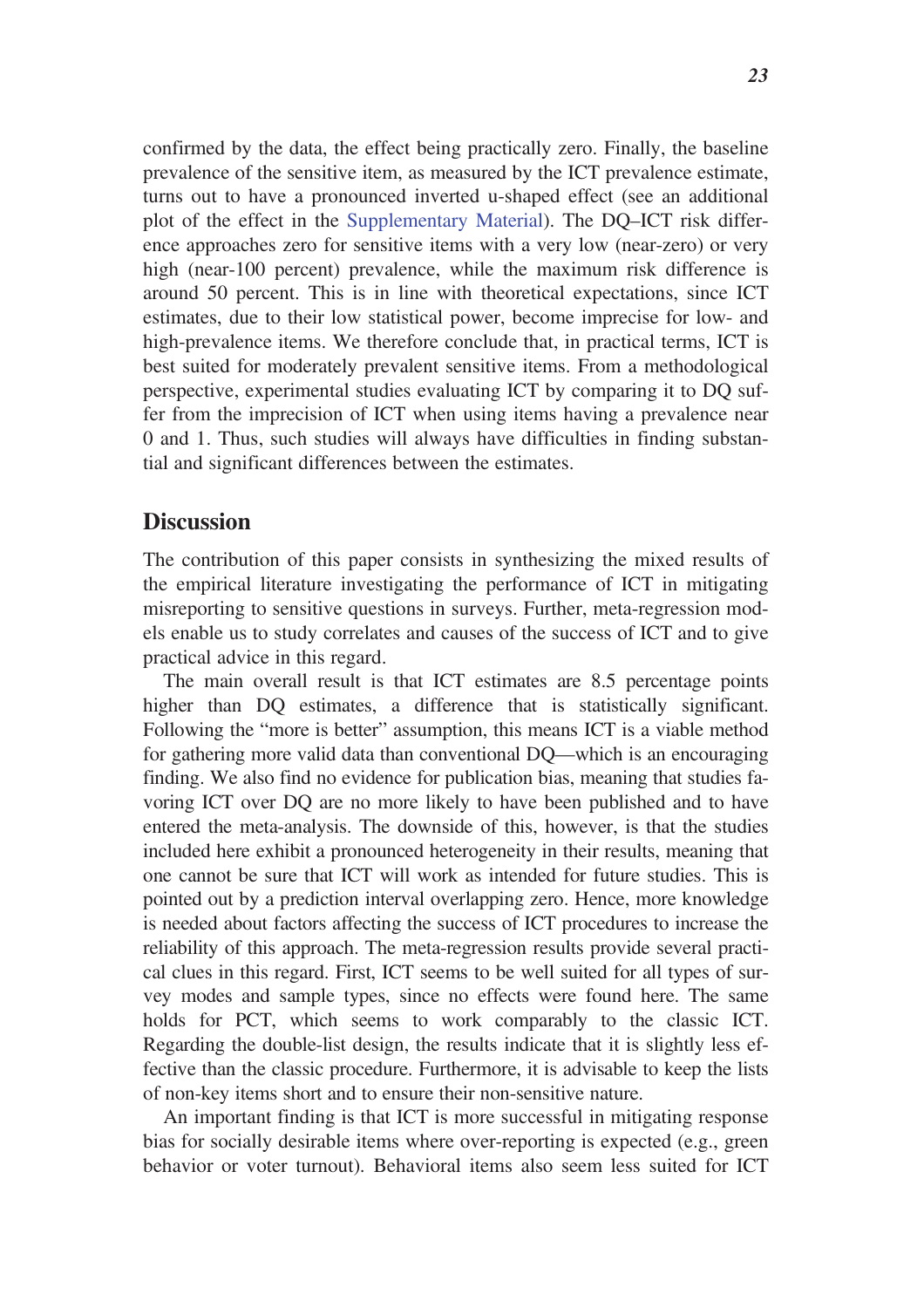than attitudinal ones. Moreover, at least in the bivariate model, the ICT effect gets smaller with growing item sensitivity, a finding contradicting theoretical assumptions. Taken together, the evidence suggests that ICT is not a method best suited to very sensitive and strongly negatively connoted behavioral items (as the classic Barton 1958 item "Did you kill your wife?" illustrates); rather, it is more appropriate for addressing misreporting on moderately sensitive and attitudinal over-reporting questions.

For the reasons stated in the introduction section, our results are not directly comparable to the meta-study by Blair, Coppock, and Moor (2020). It is worth mentioning, however, that the authors arrive at a comparable finding to our study with respect to the overall ICT effect, which is significantly in favor of ICT, stronger for over-reporting items, and associated with a prediction interval overlapping zero (please refer to the Supplementary Material for a more detailed comparison).

With respect to limitations and desiderata of our study, several points should be mentioned. One caveat is that the exchangeability assumption could be questioned—that is, studies entering the analysis are not investigating the same, but completely different, questions (samples, items, etc.). We believe, however, that the assumption is justified insofar as we focus on DQ–ICT differences (with the method being the same in all studies) modeled by multilevel meta-analytic models and meta-regressions that account for study and item characteristics. Hence, we argue that conditional exchangeability is given for this approach after adjusting for item and study characteristics (Draper et al. 1993). Second, recent evidence suggests that the "more is better" argumentation might be problematic, since estimates could suffer from false positives, for which Höglinger and Diekmann (2017) and Höglinger and Jann (2018) have provided evidence with respect to the crosswise model. This means that respondents *not* having a certain sensitive trait or having committed a sensitive behavior report affirmatively on it. This would completely thwart the "more is better" argumentation, because differences in estimates by question formats would not depict a reduction in misreporting but an inflated reporting of false positives. Future research should replicate the above-cited findings and also investigate whether RRT and ICT could possibly suffer from false positives.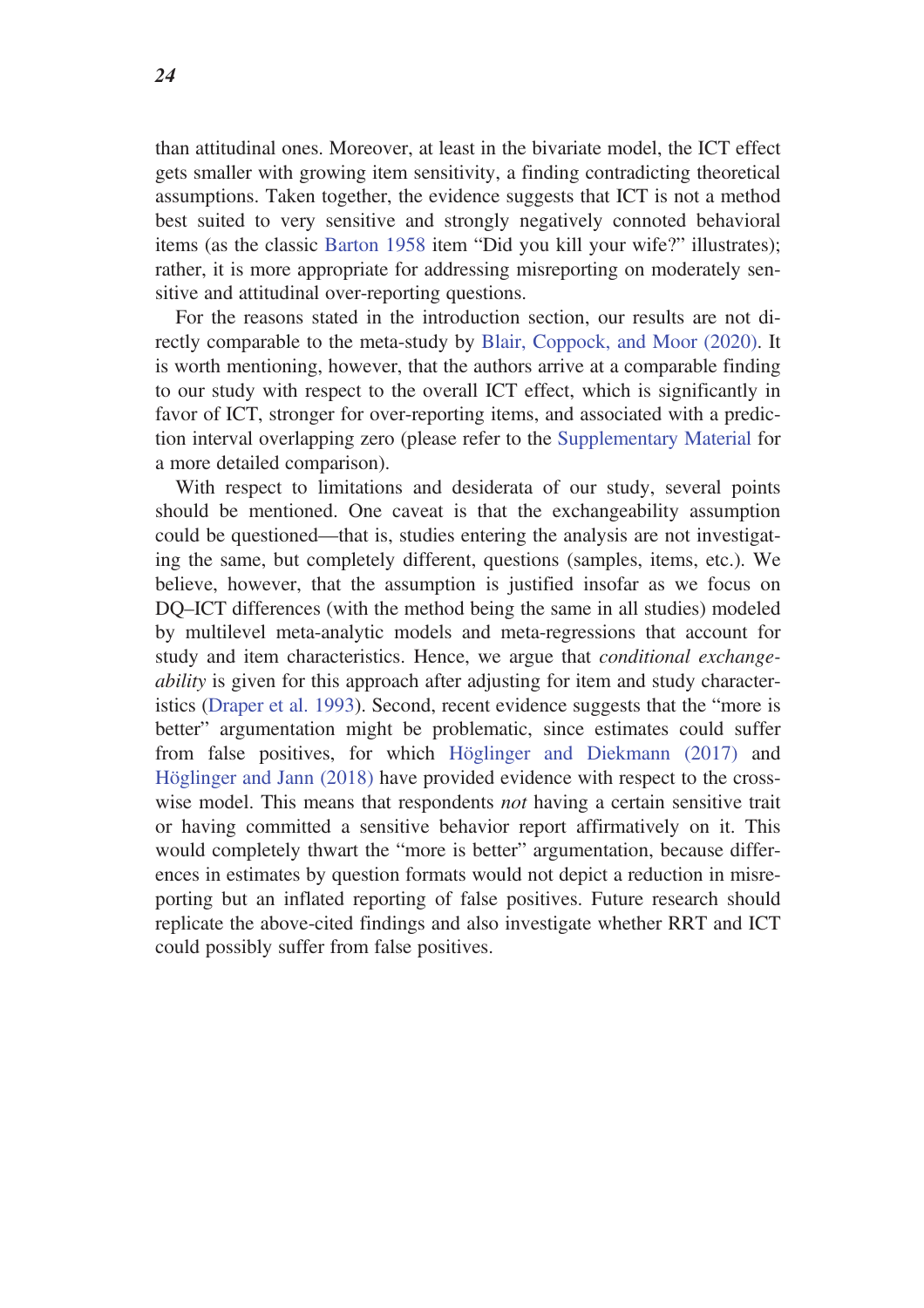## References

- Andersen, Henrik, and Jochen Mayerl. 2019. "Responding to Socially Desirable and Undesirable Topics." Methods, Data, Analyses (mda) 13:7–35.
- Barton, Allen H. 1958. "Asking the Embarrassing Question." Public Opinion Quarterly 22: 67–68.
- Begg, Colin B., and Madhuchhanda Mazumdar. 1994. "Operating Characteristics of a Rank Correlation Test for Publication Bias." Biometrics 50:1088–1101.
- Blair, Graeme, and Kosuke Imai. 2012. "Statistical Analysis of List Experiments." Political Analysis 20:47–77.
- Blair, Graeme, Alexander Coppock, and Margaret Moor. 2020. "When to Worry About Sensitivity Bias: A Social Reference Theory and Evidence from 30 Years of List Experiments." American Political Science Review 114:1297–1315.
- Borenstein, Michael, Larry V. Hedges, Julian P. T. Higgins, and Hannah R. Rothstein. 2009. Introduction to Meta-Analysis. Chichester: Wiley.
- Comsa, Mircea, and Camil Postelnicu. 2013. "Measuring Social Desirability Effects on Self-Reported Turnout Using the Item Count Technique." International Journal of Public Opinion Research 25:153–72.
- Coutts, Elisabeth, and Ben Jann. 2011. "Sensitive Questions in Online Surveys: Experimental Results for the Randomized Response Technique (RRT) and the Unmatched Count Technique (UCT)." Sociological Methods and Research 40:169–93.
- DerSimonian, Rebecca, and Nan Laird. 1986. "Meta-Analysis in Clinical Trials." Controlled Clinical Trials 7:177–88.
- Draper, David, James S. Hodges, Colin L. Mallows, and Daryl Pregibon. 1993. "Exchangeability and Data Analysis." Journal of the Royal Statistical Society 156:9–37.
- Droitcour, Judith, Rachel A. Caspar, Michael L. Hubbard, Teresa L. Parsley, Wendy Visscher, and Trena M. Ezzati. 1991. "The Item Count Technique as a Method of Indirect Questioning: A Review of Its Development and a Case Study Application." In Measurement Errors in Surveys, edited by P. P. Biemer, R. M. Groves, L. E. Lyberg, N. A. Mathiowetz, and S. Sudman. New York: Wiley.
- Duval, Sue, and Richard Tweedie. 2000. "Trim and Fill: A Simple Funnel-Plot-Based Method of Testing and Adjusting for Publication Bias in Meta-Analysis." Biometrics 56: 455–63.
- Egger, Matthias, George Davey Smith, Martin Schneider, and Christoph Minder. 1997. "Bias in Meta-Analysis Detected by a Simple, Graphical Test." BMJ 315:629–34.
- Fisher, Zachary, and Elizabeth Tipton. 2015. robumeta: An R-Package for Robust Variance Estimation in Meta-Analysis. https://arxiv.org/abs/1503.02220.
- Fox, James Alan, and Paul E. Tracy. 1986. Randomized Response. A Method for Sensitive Surveys. Vol. 07-058, Sage University Paper Series on Quantitative Applications in the Social Sciences. Newbury Park, CA: Sage.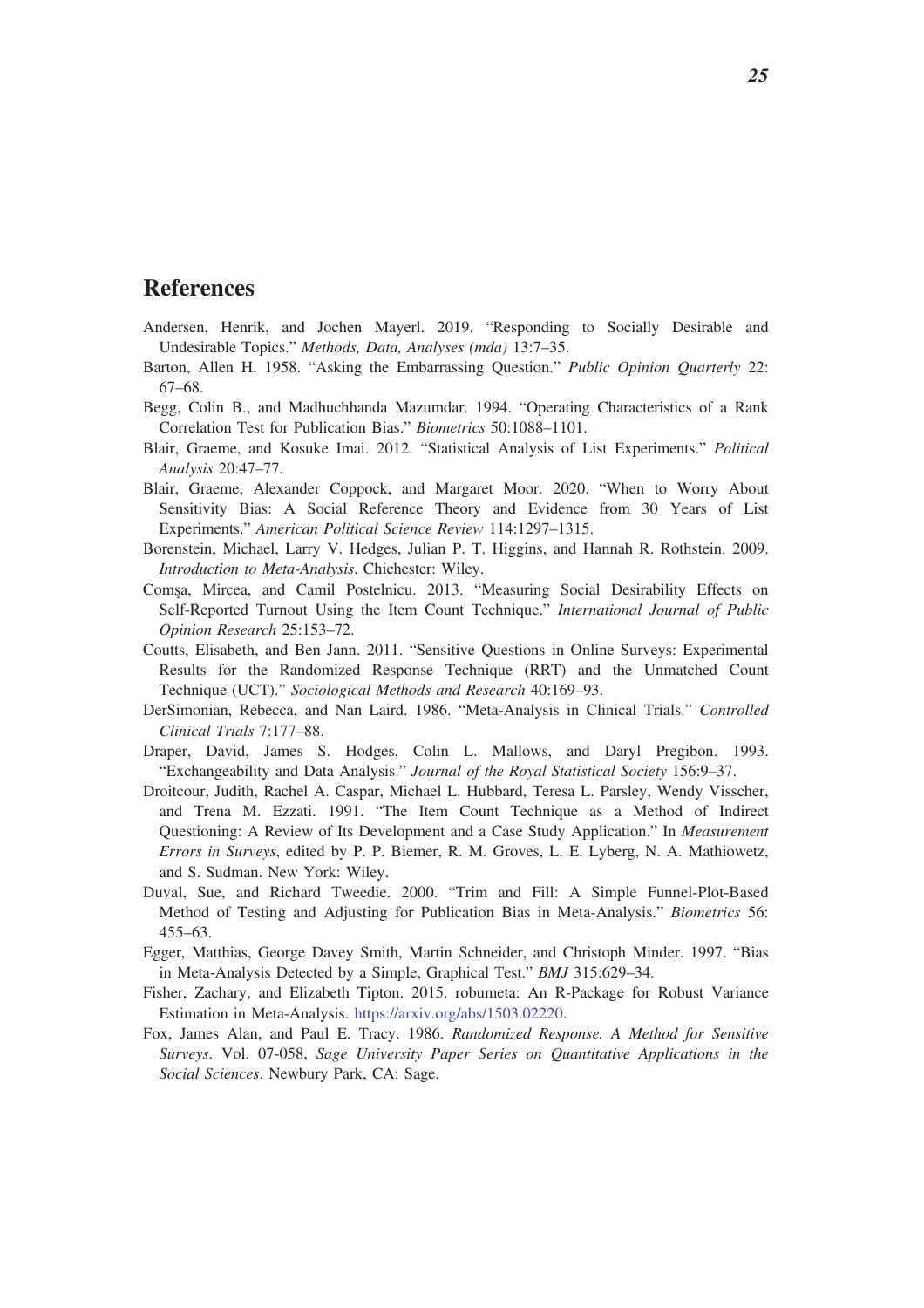- Glynn, Adam N. 2013. "What Can We Learn with Statistical Truth Serum? Design and Analysis of the List Experiment." Public Opinion Quarterly 77 (Special Issue):159–72.
- Grant, Tobin, Ruth Moon, and Shane A. Gleason. 2014. "Asking Many, Many Sensitive Questions: A Person-Count Method for Social Desirability Bias." Unpublished manuscript.
- Höglinger, Marc, and Andreas Diekmann. 2017. "Uncovering a Blind Spot in Sensitive Question Research: False Positives Undermine the Crosswise-Model RRT." Political Analysis (25):131–37.
- Höglinger, Marc, and Ben Jann. 2018. "More Is Not Always Better: An Experimental Individual-Level Validation of the Randomized Response Technique and the Crosswise Model." PLoS One 13:e0201770. https://doi.org/10.1371/journal.pone.0201770.
- Holbrook, Allyson L., and Jon A. Krosnick. 2010. "Social Desirability Bias in Voter Turnout Reports. Tests Using the Item Count Technique." Public Opinion Quarterly 74:37–67.
- Hyman, Herbert. 1944. "Do They Tell the Truth? "Public Opinion Quarterly 8:557–59.
- Junkermann, Justus. 2020. "Die Person Sum Technique. Ein neues Instrument zur Erhebung quantitativer heikler Items." In Devianz und Subkulturen. Theorien, Methoden und empirische Befunde, edited by I. Krumpal and R. Berger. Wiesbaden: Springer VS.
- Krumpal, Ivar. 2013. "Determinants of Social Desirability Bias in Sensitive Surveys: A Literature Review." Quality & Quantity 47:2025-47.
- Lensvelt-Mulders, Gerty J. L. M. 2008. "Surveying Sensitive Topics." In International Handbook of Survey Methodology, edited by E. D. de Leeuw, J. J. Hox, and D. A. Dillman. New York: Lawrence Erlbaum.
- Lensvelt-Mulders, Gerty J. L. M., Joop J. Hox, Peter G. M. van der Heijden, and Cora J. M. Maas. 2005. "Meta-Analysis of Randomized Response Research: Thirty-Five Years of Validation." Sociological Methods and Research 33:319–48.
- Miller, Judith D. 1984. "A New Survey Technique for Studying Deviant Behavior." Unpublished dissertation. Washington, DC: George Washington University.
- Perry, Paul. 1979. "Certain Problems in Election Survey Methodology." Public Opinion Quarterly 43:312–25.
- Preisendörfer, Peter, and Felix Wolter. 2014. "Who Is Telling the Truth? A Validation Study on Determinants of Response Behavior in Surveys." Public Opinion Quarterly 78:126–46.
- Raghavarao, Damaraju, and Walter T. Federer. 1979. "Block Total Response as an Alternative to the Randomized Response Method in Surveys." Journal of the Royal Statistical Society. Series B (Methodological) 41:40–45.
- Rasinski, Kenneth A., Gordon B. Willis, Allison K. Baldwin, Wenchi Yeh, and Lisa Lee. 1999. "Methods of Data Collection, Perceptions of Risks and Losses, and Motivation to Give Truthful Answers to Sensitive Survey Questions." Applied Cognitive Psychology 13: 465–84.
- Rosenfeld, Bryn, Kosuke Imai, and Jacob N. Shapiro. 2015. "An Empirical Validation Study of Popular Survey Methodologies for Sensitive Questions." American Journal of Political Science 60:783–802.
- Smith, Linda L., Walter T. Federer, and Damaraju Raghavarao. 1974. "A Comparison of Three Techniques for Eliciting Truthful Answers to Sensitive Questions." Proceedings of the American Statistical Association (Social Statistics Section): 447–52.
- Stocke´, Volker. 2007. "The Interdependence of Determinants for the Strength and Direction of Social Desirability Bias in Racial Attitude Surveys." Journal of Official Statistics 23: 493–514.
- Tanner-Smith, Emily E., and Elizabeth Tipton. 2014. "Robust Variance Estimation with Dependent Effect Sizes: Practical Considerations Including a Software Tutorial in Stata and SPSS." Research Synthesis Methods 5:13–30.
- Tipton, Elizabeth. 2013. "Robust Variance Estimation in Meta-Regression with Binary Dependent Effects." Research Synthesis Methods 4:169–87.